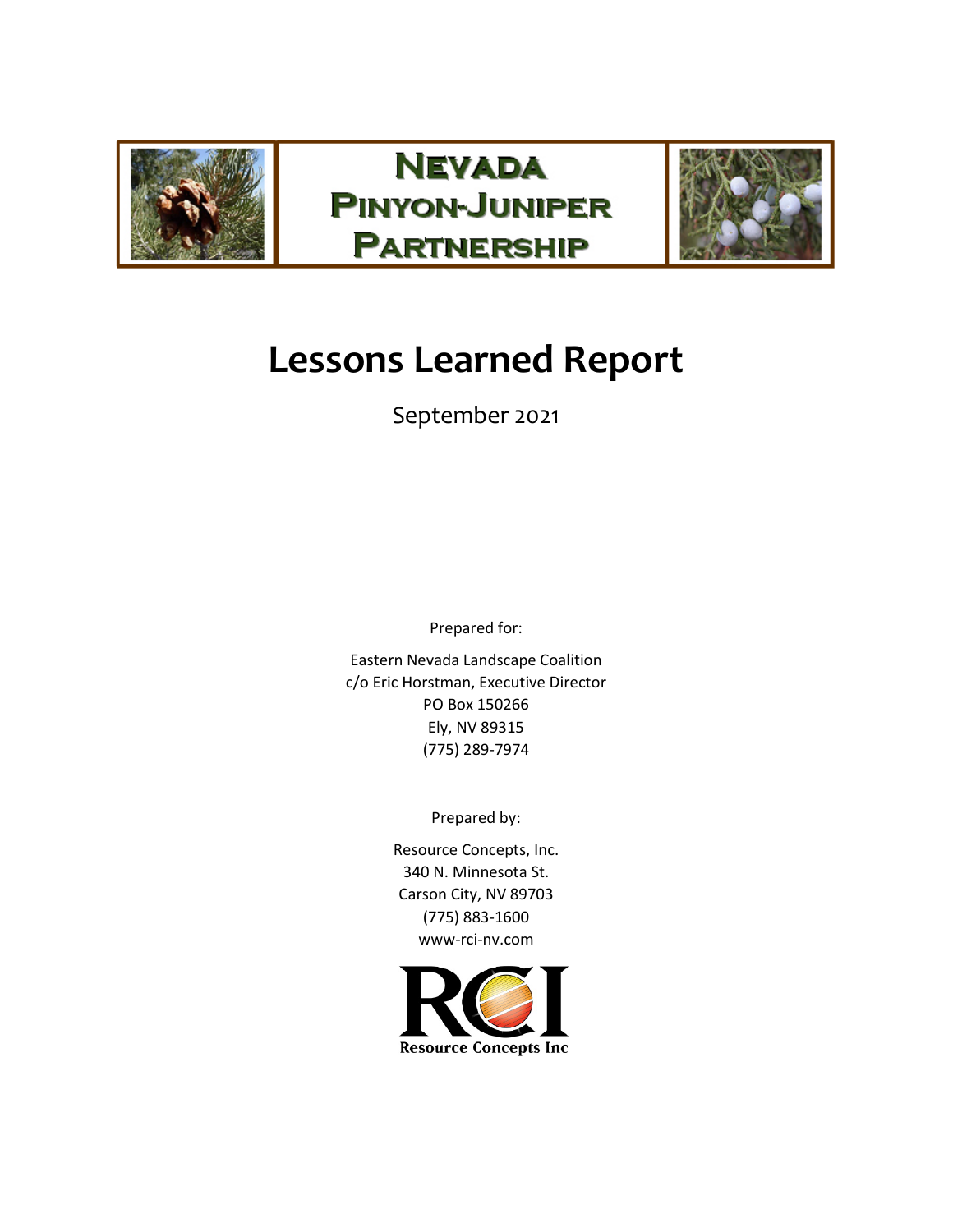# **Table of Contents**

| Introduction and Background of Nevada Pinyon-Juniper Partnership  1 |  |
|---------------------------------------------------------------------|--|
|                                                                     |  |
|                                                                     |  |
|                                                                     |  |
|                                                                     |  |
|                                                                     |  |
|                                                                     |  |
|                                                                     |  |
|                                                                     |  |
|                                                                     |  |
|                                                                     |  |
|                                                                     |  |
|                                                                     |  |
|                                                                     |  |

File Doc: 2022-01-25 Final - Lessons Learned Report - PJP 19-183.4 - RCI-jtt-ca L1-24.docx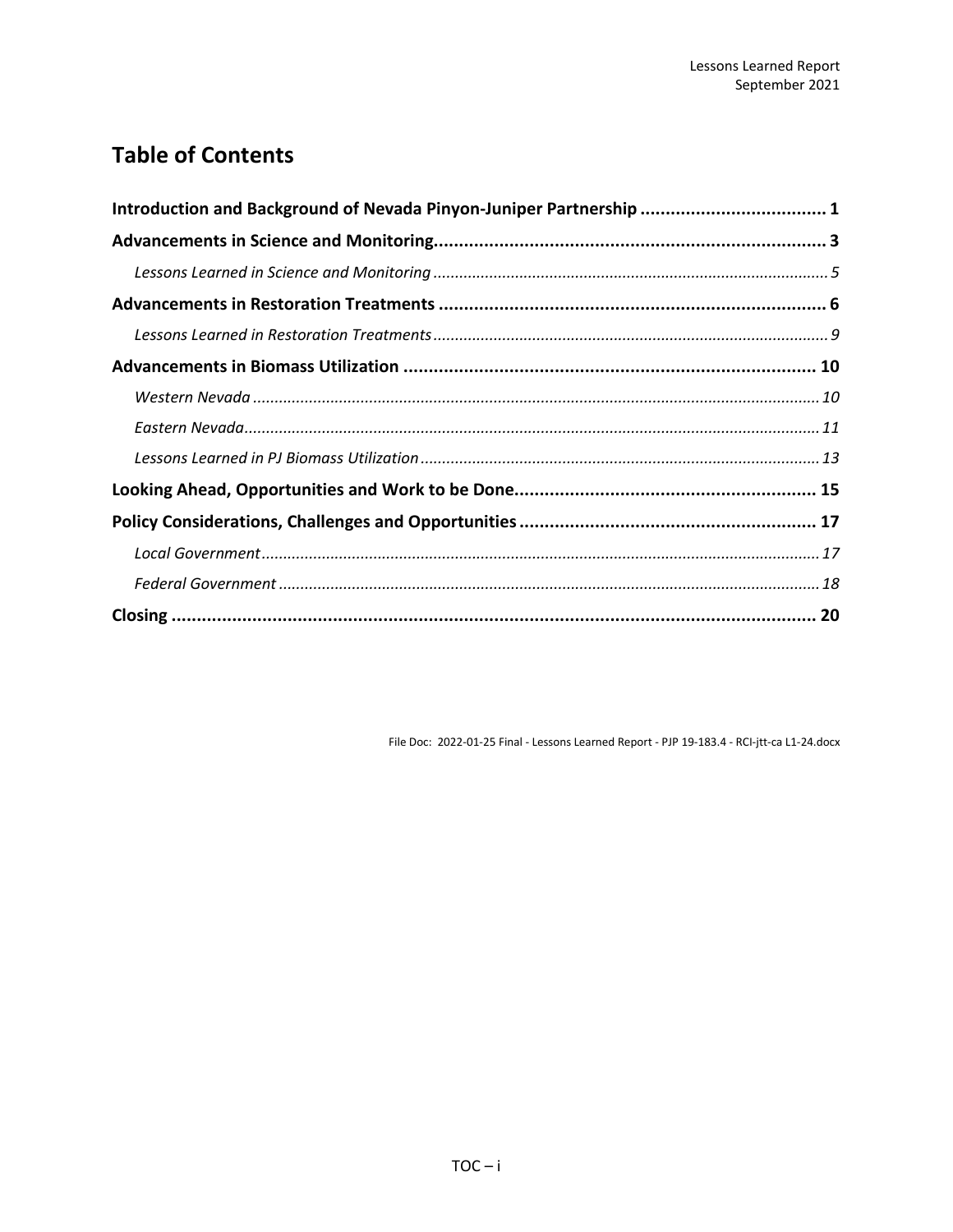# **Lessons Learned Report**

#### **September 2021**

This report and the activities documented by it were made possible through a Wood Innovations Grant from the US Forest Service to the Nevada Pinyon-Juniper Partnership. All documents and information cited below are available through the Partnership website at <https://www.rci-nv.com/nevada-pinyon-juniper-partnership>

# <span id="page-2-0"></span>**Introduction and Background of Nevada Pinyon-Juniper Partnership**

In 2009, a group of professionals met in Ely, Nevada to express concern and frustration with current events related to pinyon-juniper (PJ) woodland management and to find a solution to their shared concerns. Ecologically speaking, the state of Nevada was experiencing catastrophic wildfires at a scale and magnitude of destruction that were unprecedented. Fires occurring in sagebrush steppe as well as PJ woodlands were largely driven by an increased fuel load associated in part with climate-driven expansion, long-term fire suppression activities, and infill of woody fuels in the absence of large-scale treatment or historic fire regimes. With the wide, invasive establishment of cheatgrass throughout Nevada and due to the size and severity of wildfire associated with elevated fuel loads, burned areas were not repopulating with perennial grasses and forbs as expected but rather cheatgrass, an annual exotic species. In some cases, cheatgrass was establishing in burned areas as large monocultures (or near-monocultures), which greatly hampered those areas' ability to re-establish with native and desirable grasses, forbs, and shrubs. At the same time, Nevada's economy was entering the Great Recession with significant job losses in all sectors due in part to the collapse in the housing market in urban areas of the state. The question was advanced: could harvest of overstocked and expanding pinyon and juniper (PJ) woodlands (biomass utilization) benefit the ecological challenges that everyone was facing?

The nexus between ecological concern and economic opportunity drove the establishment of the Nevada Pinyon-Juniper Partnership (Partnership) in 2010. This became an informal group of federal land managers (US Forest Service and Bureau of Land Management), state agencies (Nevada Department of Wildlife and Nevada Division of Forestry), local government (Eureka, Lincoln, and White Pine Counties), conservation districts (Nevada-Tahoe Conservation District and Eureka Conservation District), economic development organizations (USDA Rural Development and Lincoln County Regional Development Authority) and private industry. The concept was to address an ecological need: namely proactive treatment of expanding and infilling PJ woodlands with an economic opportunity: providing jobs. From the outset, the Partnership realized that economics could not dictate the pace, scale, or types of treatments. Rather, sustainable ecosystems needed to be the top priority with economic opportunity,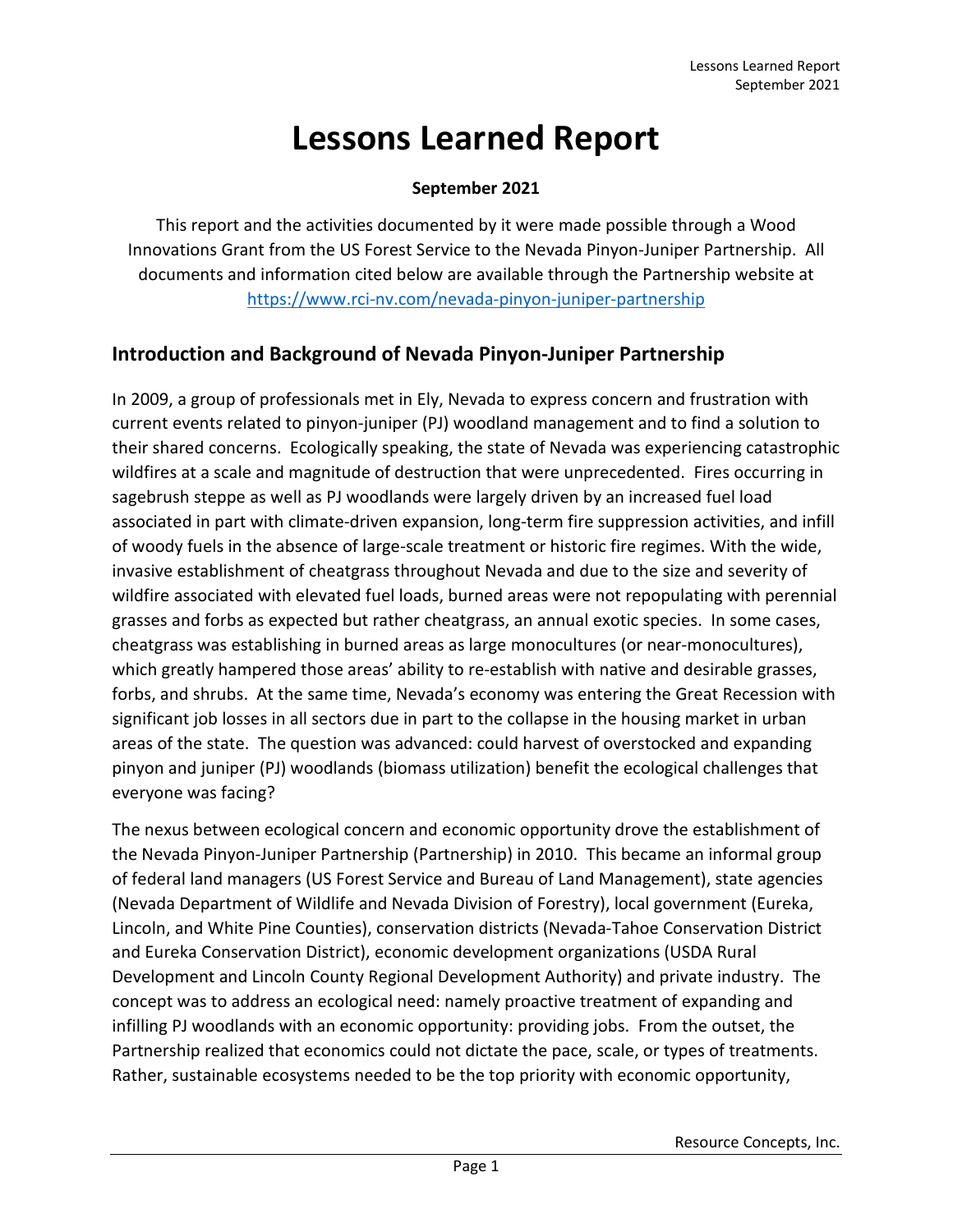helping to achieve this goal where possible. To achieve this balance, science and monitoring had to play a prominent role. Ultimately the Partnership adopted the tag line, "Promoting proactive restoration based on sound science for stronger communities."

Initial Partnership efforts culminated in a major Pinyon and Juniper Summit held in Las Vegas in December of 2010. This summit brought together major stakeholders and policymakers from both the state and federal levels to discuss shared concerns, challenges, and opportunities for managing PJ Woodlands. Proceedings of the summit are contained on the Partnership website. In summary, attendees shared the concern about the increased size and severity of catastrophic wildfire and increasing prevalence and dominance of cheatgrass. There was some divergence in the proposed solution and the role that economic opportunities around biomass utilization could play. Some believed that the natural ecosystems didn't need human intervention to reach equilibrium while others believed that free market harvest and utilization of biomass was the only viable solution to get restoration done at a landscape scale. At that time, the main bottleneck federal agencies faced as it related to landscape-scale restoration of sagebrush steppe and PJ woodlands was a lack of dedicated funding. Specifically, agencies lacked the capacity to plan restoration treatments at a landscape scale within the framework of the National Environmental Policy Act (NEPA) and when they were able to do so, they were often challenged in courts. The main impediment to biomass utilization wasn't so much the lack of products or markets, rather a lack of products and markets that would pay the high cost of harvesting and handling trees that look more like shrubs that are predominately located in areas that lacked significant infrastructure. The other challenge identified during the 2010 Summit was how best to synchronize the ecological need for restoration with the economic reality of doing so at break-even economics in a state that really had no biomass or forest harvesting industry. The delicate balance to "right size" both treatment (how many acres to treat and how many trees to remove) and utilization (how much biomass per acre could be sustainably removed in an ecologically sound manner) is a hurdle that has yet to be cleared.

A second Summit was held in 2014, largely to check back with the experts who had presented in 2010. The consensus of the second summit was that federal land management agencies were doing a better job of working through the planning and NEPA bottleneck, but now funding the implementation of such projects had become the major impediment. As it related to biomass utilization, no economically viable product or market had emerged. As such, there was no sizable economic driver that could help up-scale or help with the cost of implementing treatments. The most significant progress that had been made from 2010-2014 was the federal agencies' ability to plan restoration treatment at a larger scale, rather than small individual treatments. Planning funding was more readily available based on the recognition that there was a fuels problem and a real need for restoration planning at a larger scale existed. In combination, more scientific research, data and pre and post project monitoring had taken place. Restoration plans were becoming more refined and grounded in a combination of scientific background and real-world implementation.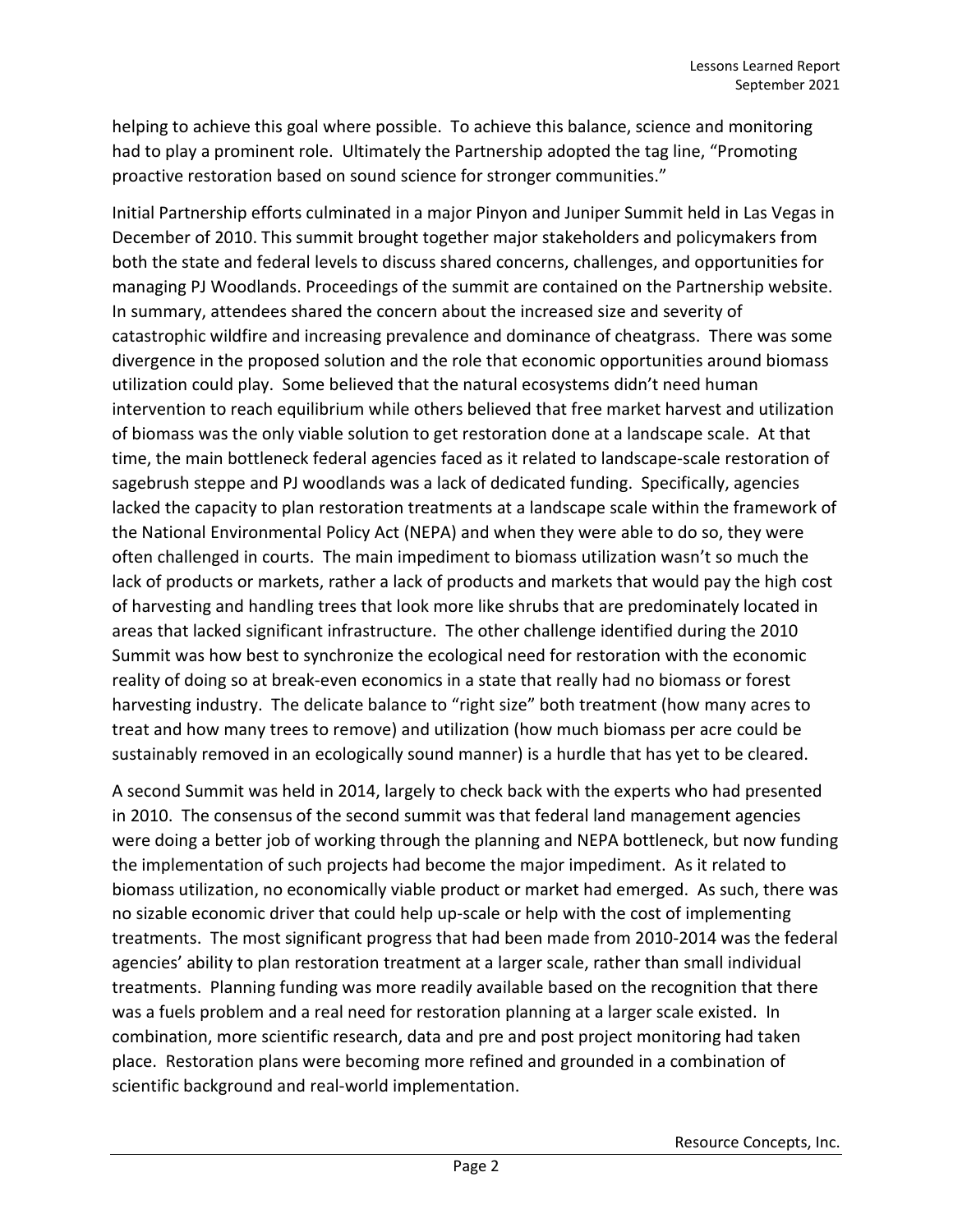Rather than get in the way of the progress being made in the areas of science and monitoring and proactive restoration, the Partnership actively sought a US Forest Service Wood Innovations Grant to determine if products or markets could be developed to help bring economic forces to bear in terms of implementing and expanding restoration projects that were increasingly becoming NEPA cleared. The Partnership chose to focus on soil amendments with a particular focus on the potential for an emerging product in *biochar.*

The below sections attempt to capture the lessons learned by the Partnership since its founding in 2010, categorized by its three main pillars: science and monitoring, proactive treatment, and biomass utilization.

### <span id="page-4-0"></span>**Advancements in Science and Monitoring**

When the Partnership started in 2009, much of the applied scientific knowledge around Pinyon and Juniper Management was well documented in the United States Geological Survey (USGS) Circular 1335: Pinon and Juniper Field Guide: Asking the Right Questions to Select Appropriate Management Actions (Tausch et al 2009 USGS Circular 1335, Final Report Link #1). That publication was developed in partnership with the US Department of the Interior, Joint Fire Science Program and the SageSTEP project.

Since 2009, a plethora of additional studies have been completed, management tools developed and monitoring data from restoration plots and large-scale projects completed. The most comprehensive current publication on the knowledge garnered around these woodlands can be found in *The Ecology, History, Ecohydrology, and Management of Pinyon and Juniper Woodlands in the Great Basin and Northern Colorado Plateau of the Western United States*  (Miller et al 2019 GTR RMRS-GTR-402, Final Report Link #2). This is a General Technical Report (RMRS-GTR-403) published by the US Forest Service's Rocky Mountain Research Station. This synthesis describes a 20,000-year history of PJ woodlands and cites approximately 1,000 papers on the subjects it covers. The Rocky Mountain Research Station released an excellent summary of this document in its *Science You Can Use Bulletin for July/August 2021, Issue #49* (RMRS Science You Can Use Bulletin 2021, Final Report Link #3). This Partnership report cannot summarize the information contained in these two reports better than they do, nor will it attempt to. Rather, the Partnership would encourage readers to review these documents if ever there is a desire to learn more about the current state of knowledge on the PJ woodlands.

There are a handful of ongoing projects and efforts that should be noted specific to work in Nevada. The SageSTEP program continues to monitor, evaluate, and publish information on a series of pinyon and juniper sites throughout the Great Basin. Their work started prior to formation of the Partnership and continues today, providing invaluable information to managers and the public alike as it relates to "Science for Sagebrush Restoration." The Partnership encourages exploring their website for more information at: [www.sagestep.org.](http://www.sagestep.org/)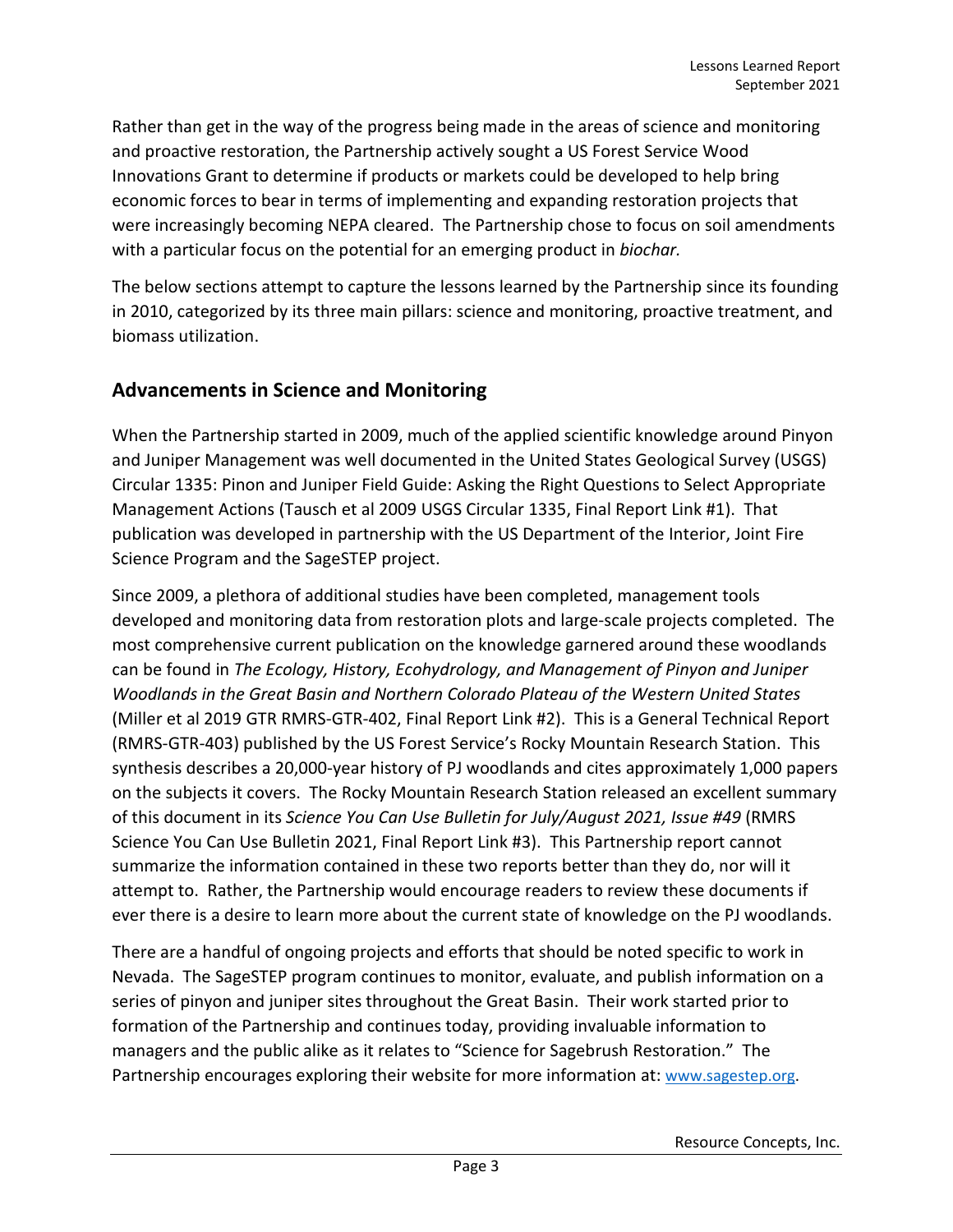One of the more exciting projects that is cited and documented in the Miller et al. 2019 document cited above is the Porter Canyon Experimental Watershed. This field study site is located in the Desatoya Mountains of Central Nevada and has produced exceptional information relating to ecological and hydrological issues associated with PJ woodlands. Research has been conducted in partnership with the University of Nevada, Reno's College of Agriculture, Biotechnology and Natural Resources (UNR-CABNR), the USDA Agricultural Research Service, the Bureau of Land Management (BLM), and the Smith Creek Ranch. More information is available online at: Porter Canyon Experimental Watershed | Rangeland Ecology Lab | [University of Nevada, Reno \(unr.edu\).](https://naes.unr.edu/rangeland_ecology/research-projects/porter-canyon/)

In addition to its work on the Porter Canyon Experimental Watershed, UNR-CABNR has also produced a series of products intended to inform land managers when making management decisions. These products have been developed in close partnership with the USDA Natural Resources Conservation Service (NRCS) and include State-and-Transition Models (STMs) and Disturbance Response Groups (DRGs) for various Ecological Site Descriptions (ESD). The STMs capture decades of research to describe (through graphics and text) the dynamic potential of various ecological sites and the states these sites can exhibit. The DRGs group ecological sites into similar associations allowing the application of STMs on a scaled-up basis. All of this information is organized by Major Land Resource Areas (MLRA) published online at: State and [Transition modeling | Rangeland Ecology Lab | University of Nevada, Reno \(unr.edu\).](https://naes.unr.edu/rangeland_ecology/research-projects/state-and-transition-models/)

In addition to advanced knowledge of PJ woodland dynamics vegetation and ecohydrology, a growing body of information is now coming available as it relates to a variety of wildlife and specifically wildlife habitat and behavior responses to treatments. When the Partnership started in 2009, the best, readily available satellite imagery was based on Landsat information at a 30x30-meter resolution. The State of Nevada, through its Sagebrush Ecosystem Program and in coordination with the USGS has since mapped PJ woodlands across a large portion of the state at a one-meter resolution based on up-to-date imagery. The USGS has taken that one step further to develop predictive models to determine where treatments may most positively improve Sage-grouse habitat. More on this work can be found online at: Habitat Suitability [Modeling and Work Products \(nv.gov\).](https://sagebrusheco.nv.gov/HSM/Habitat_Suitability_Modeling_and_Work_Products/)

Another great source of information related to research and monitoring as it relates to sagebrush and PJ woodland restoration and wildlife is the NRCS's Sage Grouse Initiative. This program has documented a bevy of restoration projects as well as research and monitoring from projects that had an objective of improving wildlife habitat. While this information is largely associated with Sage-grouse, it includes information on other keys species such as songbirds. More information can be found online at: [www.sagegrouseinitiative.com.](http://www.sagegrouseinitiative.com/)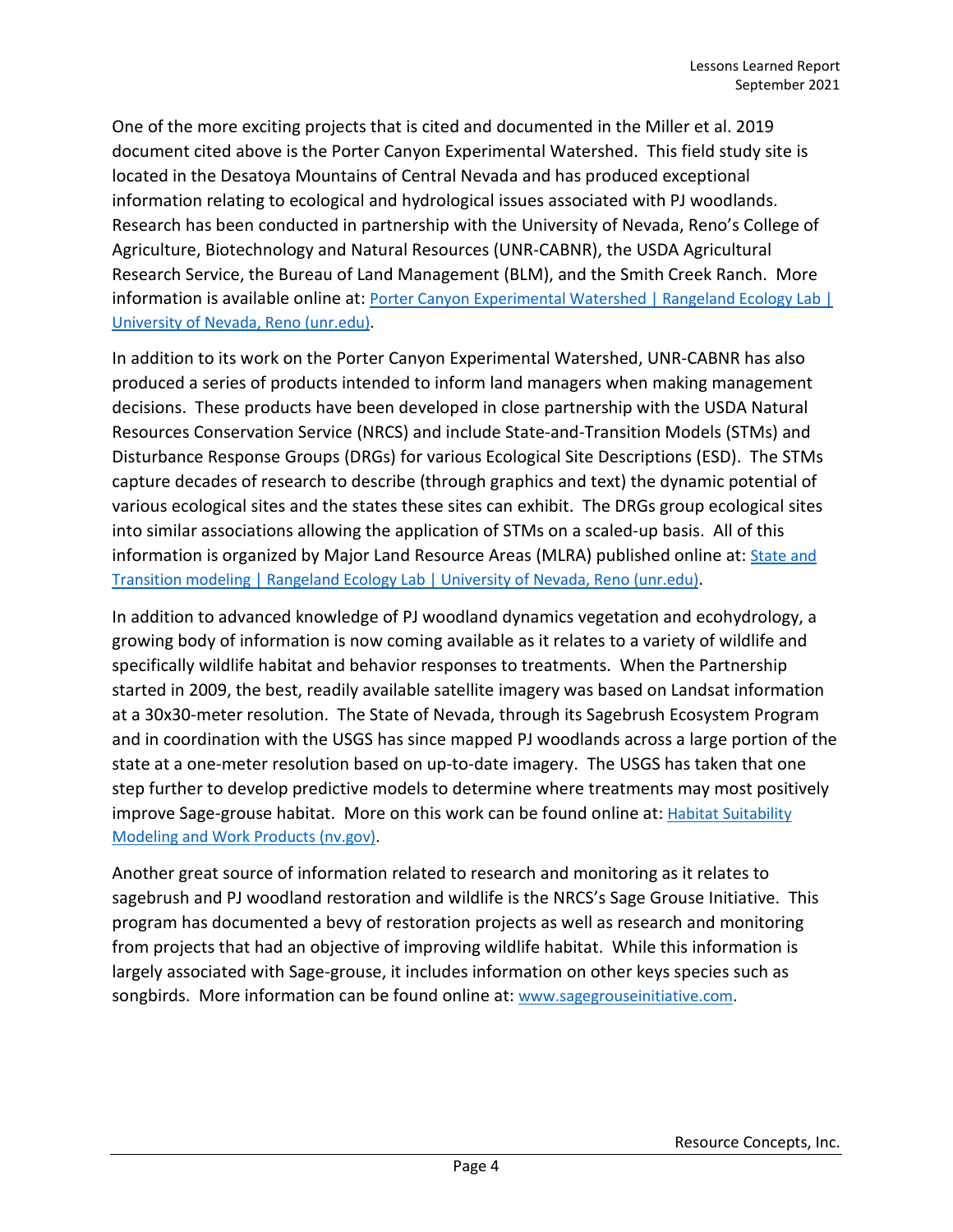#### <span id="page-6-0"></span>*Lessons Learned in Science and Monitoring*

The body of science and information that land managers have available to inform management decisions and design restoration treatments has increased exponentially since 2009. What's more exciting is just how readily available this information now is.

Curbing the enthusiasm of increased and more available information is the fact that managers are now making decisions in the face of unprecedented climate change. The existing body of information isn't always clear or in agreement as to the best management actions for a given scenario. This line from Miller et al. 2019, which leads Section 5 on "Restoration and Management" captures this situation well:

*Some assume that managing rangelands for presettlement conditions can successfully maintain sustainability and biodiversity into the future. But this paradigm is challenged by several factors—a continually changing climate, new species introductions, and changing disturbance regimes.*

In the face of this challenge, three key lessons have emerged:

- 1. There likely is no perfect restoration treatment when it comes to PJ woodlands. Looking for one can create a "paralysis by analysis" scenario at a time when choosing the "no action alternative" favors catastrophic wildfire given the increasing fuel loads coupled with decreasing fuel moisture in the face or a warmer and drier climate. It has long been held that catastrophic wildfire in PJ woodlands is not a matter of "if" but a matter of "when", often with dire results. As such, treatments that seek to improve the overall resistance and resilience of a given treatment site based on site specific conditions, the best available science and real-world knowledge of previous treatment successes and failures remain the best course of action.
- 2. Knowing that there are no identified perfect restoration treatments, and in the face of ever-changing climatic and ecological dynamics, continued research and monitoring is of paramount importance. Federal land management agencies and research organizations have done a commendable job over the last decade, but a similar, ongoing level of research and data delivery must be maintained into the future to support management decisions.
- 3. Information sharing and critical analysis of restoration projects to inform future management decisions are more important than ever before. This is where partnerships amongst various entities and parties (government and nongovernment alike) become critical. Solutions to the challenge and dual threat of unprecedented fuel loads coupled with unprecedented climate change won't be found in the courtroom, rather through critical consideration of best available science, real-world information, experience, and continued monitoring.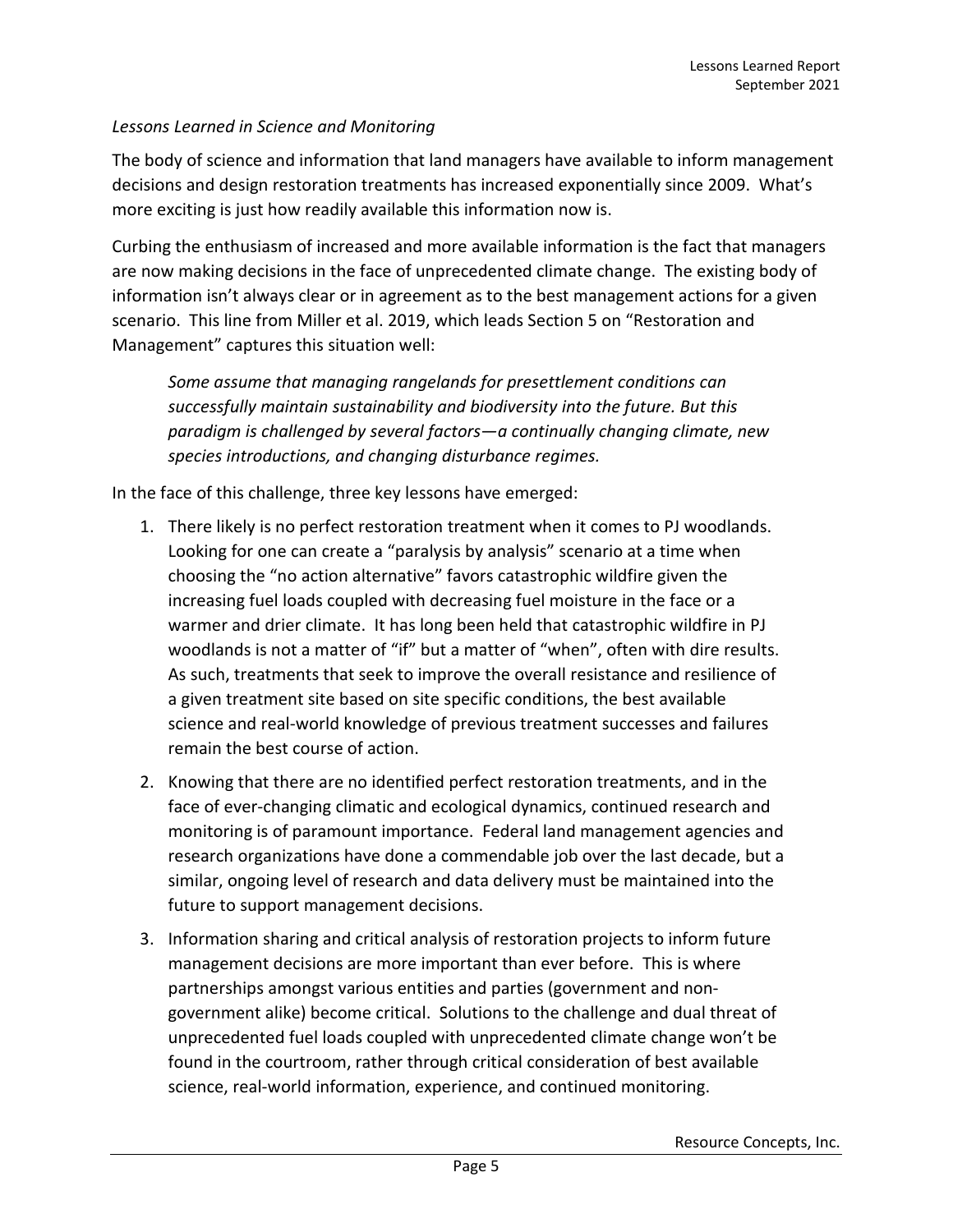# <span id="page-7-0"></span>**Advancements in Restoration Treatments**

When the Partnership originally formed in 2009, restoration of PJ woodlands and sagebrush steppe ecosystems was occurring. However, often these restoration treatments were small, perhaps a couple of hundred acres, and sometimes randomly distributed across the landscape. The Partnership was interested in "scaling up" treatments to better meet the magnitude of the problem. At the time, PJ woodlands were estimated to occupy over seven million acres across Nevada. In personal communications, Dr. Robin Tausch estimated that approximately 100,000 acres per year were crossing an ecological threshold from Phase 2 woodland to Phase 3 woodland where the lack of understory vegetation creates a woodland that is less resistant and resilient to fire. At the time, there really was not a good estimate for the number of acres of sagebrush that were experiencing encroachment where trees had not previously been part of the vegetative community. Several good models existed for getting treatments implemented.

One such model was being implemented by Eureka County. The County had actively partnered with private landowners, its local Conservation District, state agencies such as the Nevada Department of Wildlife, and non-profit organizations to pool funding to implement treatments on private lands. As of this report, nearly all private lands within the County with willing landowners have been treated where there were identified PJ woodlands outside of their proper or desired ecological state. It should be noted that the County had done a tremendous job of documenting the infill and expansion of PJ woodlands using historic and repeat photography (Eureka Co Map of Historic PJ Photos and GRSG Habitat, Final Report Link #4). This past summer, the County also completed a repeat photography project of treatment sites throughout the County (Eureka Co 2021 Repeat Photo Monitoring, Final Report Link #5). Additionally, the BLM's Battle Mountain District Office, recently approved the 3-Bars Landscape and Restoration Project as well as authorizing maintenance of historic treatments in the district that have been recolonized by trees. The County has also provided funding and approved contracts to maintain the treatments that they completed where young trees have begun to reestablish. There are other recent mechanisms in place through the BLM currently being used or available for use to treat PJ woodlands. These include Roadside Fuels Breaks and limited NEPA Categorical Exclusions for PJ treatments.

On the federal side, both the US Forest Service's Ely Ranger District and the BLM's Ely District have been models for planning, NEPA clearing, and implementing PJ treatments. Since the Partnership formed in 2009, the Ely Ranger District has NEPA-cleared nearly all areas where treatments in Phase 1 and early Phase 2 woodlands (primarily expansion woodlands) were identified to restore wildlife habitat. The district is now working with its local partners to design and implement treatments in more challenging sites. For instance, the district is beginning to assess the potential for prescribed fire in wilderness areas where limitations on mechanical removal exist. Another promising approach is the district's partnership with local tribes to develop treatments in late Phase 2 to Phase 3 woodlands that protect old growth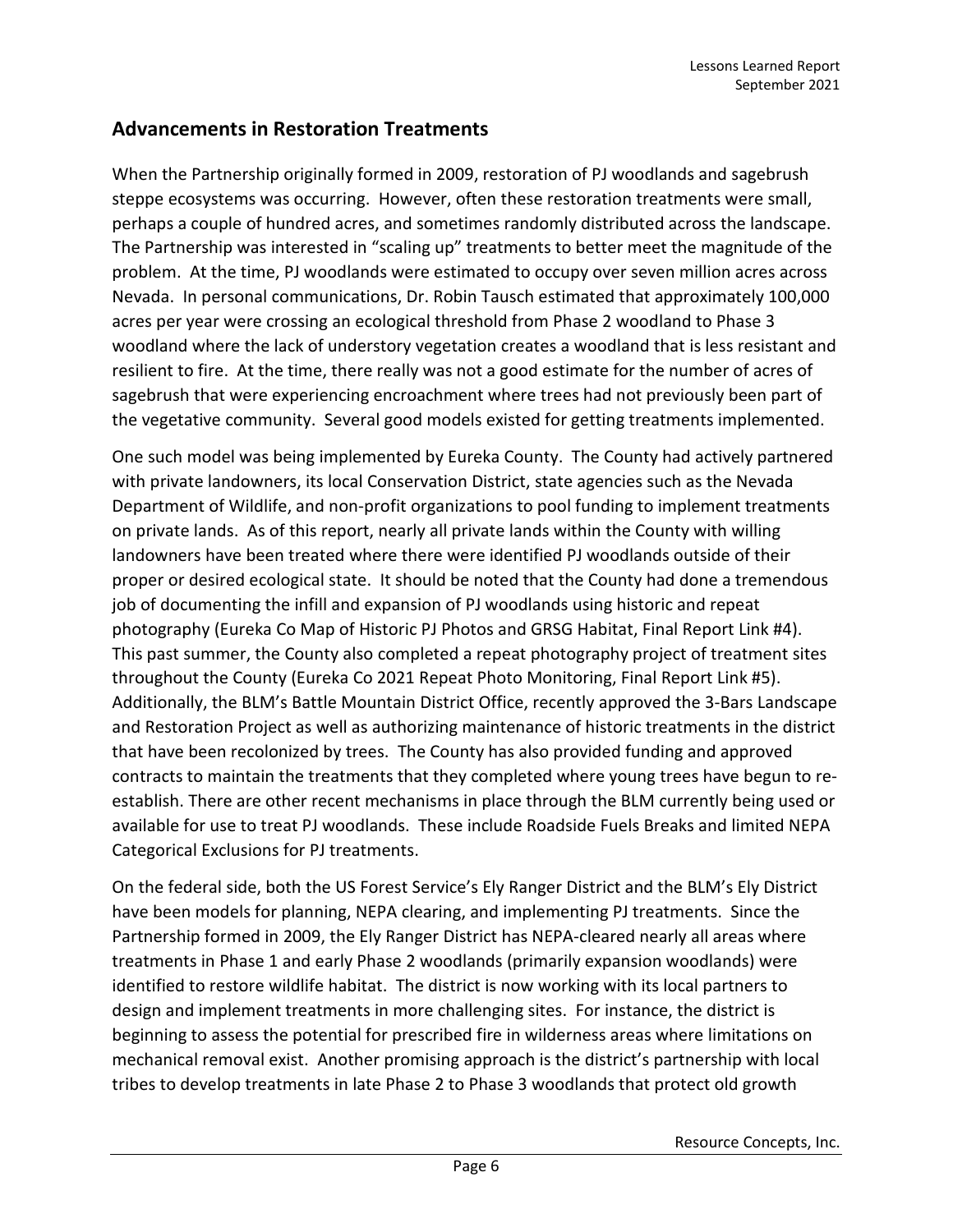woodlands and promote pine nut production, a locally significant cultural aspect of the woodlands. The Ely BLM District was just beginning to implement its Resource Management Plan (RMP), which called for planning and development of restoration treatments at a watershed level. This model has proven to be most effective at assessing, planning and NEPA clearing large areas in a very strategic manner. It has resulted in the Ely District leading the state in terms of both NEPA-cleared acres as well as acres treated. This model has been used in other BLM Districts in Nevada, but typically on an area-by-area basis rather than a systematic approach by watershed. Some examples of these large-scale projects that have been planned, NEPA cleared and implemented (at least in part) include, but are not limited to:

- The Spruce Mountain Restoration Project, Elko BLM District, up to 10,000 acres of treatments within an 18,000-acre planning area;
- The Cave and Lake Valley Watershed Restoration Plan, Ely BLM District, up to 199,350 acres of treatments within a 583,832-acre planning area;
- The South Steptoe Valley Watershed Restoration Plan, Ely BLM District, up to 97,901 acres of treatments within a 201,522-acre planning area;
- The North Schell / Ward Mountain Restoration Project, Ely Ranger District, up to 55,000 acres of treatments within a 78,000-acre analysis area;
- The 3-Bars Ecosystem and Landscape Restoration Project, Battle Mountain BLM District, up to 127,000 acres of treatments within a 749,810-acre planning area;
- The Desatoya Mountains Habitat Resiliency, Health, and Restoration Project, Carson City BLM District, up to 32,705 acres of treatments within a 230,000-acre planning area; and
- The Pine Nut Land Health Project, Carson City BLM District, up to 24,564 acres of treatments within a 397,899-acre planning area.

The seven projects listed above represent over a half-million acres of treatment area that has been NEPA-cleared. While not all the restoration acres covered by these plans represent PJ treatments, a significant amount of this work is focused on such projects. It should also be noted that many of the listed projects represent work in Phase 1 and early Phase 2 woodlands and often don't represent the majority of the planning area. While these projects provide a great starting point for restoration efforts, there may be more work to do within the same planning areas in Phase 2 and Phase 3 woodland sites that require more intensive planning and implementation.

One of the primary drivers for focusing treatments in Phase 1 and early Phase 2 woodlands is the immediate habitat uplift they provide. Often Phase 1 and 2 sites are expansion woodlands that still contain significant understory that responds positively to tree removal with little additional effort. Funding, particularly around Greater Sage-grouse habitat restoration, has been readily available in the last decade for implementation of such projects in addition to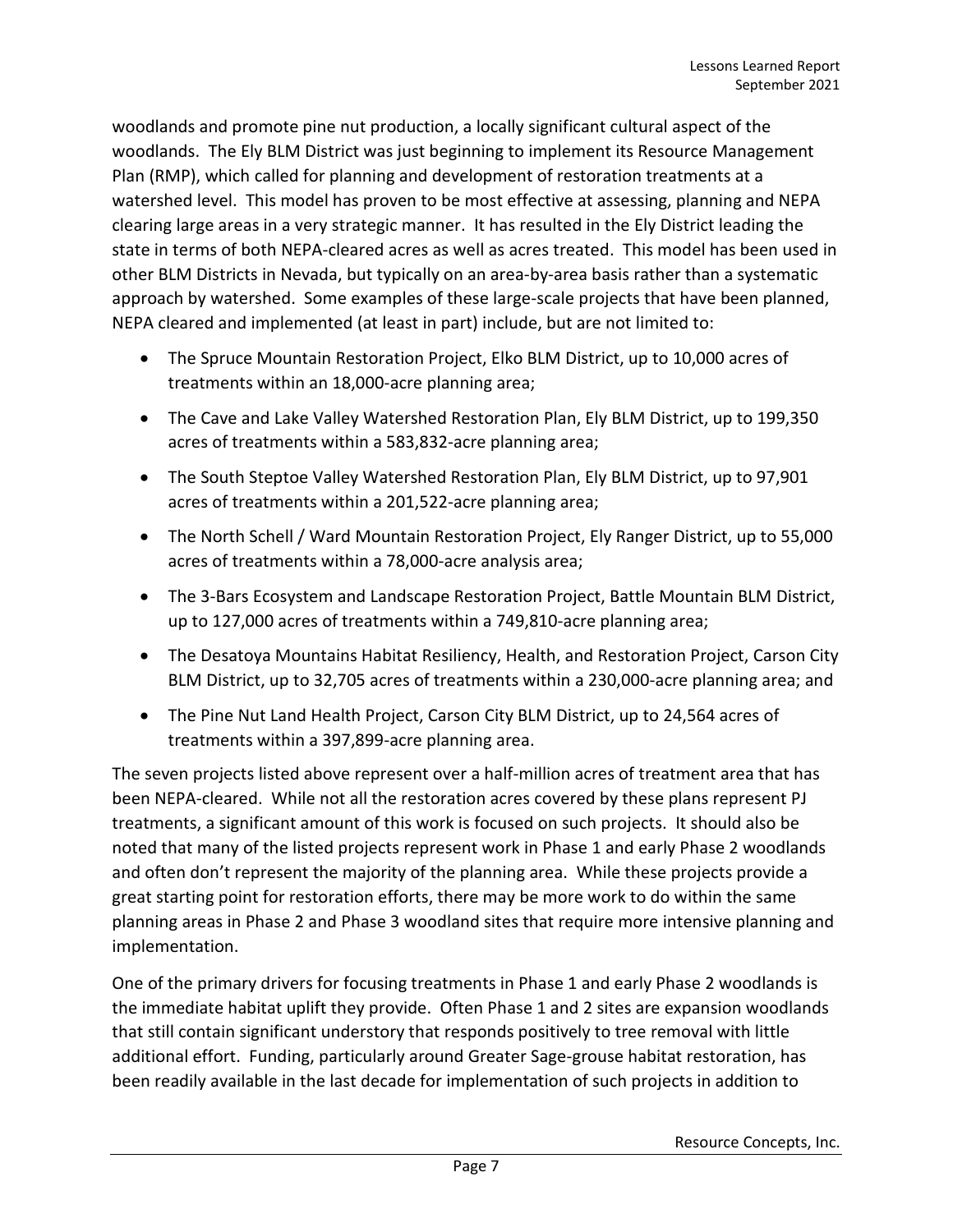planning of such projects. However, as more and more of these areas are treated, there remains a need to address late Phase 2 and Phase 3 woodlands, and in particular, expansion woodlands.

Recent studies and information on PJ woodlands have begun to differentiate the difference between expansion woodlands (those that have generally established since European settlement) and persistent woodlands (those that were established prior to European settlement). The two woodland types have different evolutionary pathways and present different challenges for managers and resources for wildlife and people alike. One of the best short references on this matter is a position statement by the Intermountain Society of American Foresters entitled "Management of Pinyon-Juniper 'Woodland' Ecosystems" (Position of the ISAF, Final Report Link #6). In personal communications with Dr. Robin Tausch, retired Rangeland Scientist from the Rocky Mountain Research Station in Reno, Nevada, he suggests that Phases 2–3 persistent woodlands may be able to reach an equilibrium on their own where trees are spaced far enough apart to prevent a crown fire, while being spaced close enough together to suppress fire in the woodland understory. On the other hand, Phases 2-3 expansion woodlands have likely not reached such an equilibrium, resulting in a significant fuel load and fire danger that presents a serious threat to both the woodland itself and the very old growth trees that many regard so highly. At the same time, expansion woodlands in high elevation settings across Nevada have not only encroached upon old-growth PJ but also key tree species such a Quaking aspen and Mountain mahogany. Some treatments are beginning to focus on the restoration and conservation of old growth PJ, aspen and mahogany by removing PJ trees that have established in the last 150-200 years. However, these treatments unfortunately have not enjoyed the same dedicated funding stream as those with a more direct nexus to Greater Sage-grouse Habitat Restoration.

The needle on restoration of PJ woodlands at a landscape level has moved significantly in the past decade. However, much more work remains. The Partnership would view three main challenges to accomplishing the remaining work:

- Staffing levels and capacity funding available to federal land management agencies, namely the BLM and Forest Service, needs to be maintained or increased in order to continue data collection, planning and NEPA clearances.
- The same needs to happen in regard to maintaining and/or increasing capacity for contracting and implementation of restoration projects.
- Additional expertise and capacity are needed as project planning becomes more complex and/or if utilization of biomass is ever to become an effective tool at implementing restoration treatments.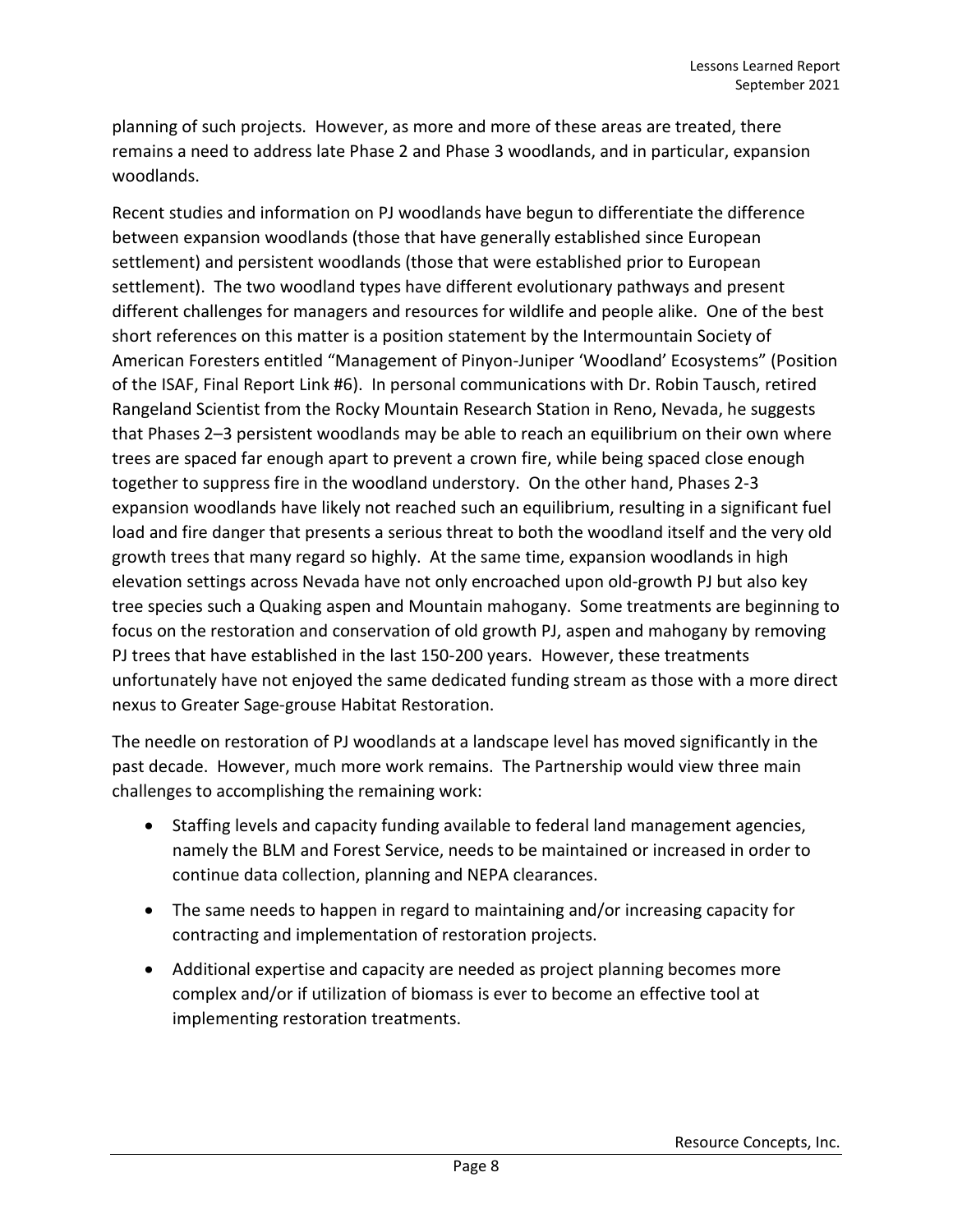#### <span id="page-10-0"></span>*Lessons Learned in Restoration Treatments*

- 1. While treatments over the past decade haven't been perfect, they have been largely successful at achieving the planning objectives. As stated in the previous section, planning of future treatments will be best refined by best available science and monitoring of projects that have already been implemented.
- 2. Landscape level planning has proven to work, particularly when conducted in a systematic manner. The watershed planning approach implemented through the BLM Ely District Resource Management Plan has seemed to garner the best result, although the Ely Ranger District has also implemented a tremendous amount of work in the absence of a formal Forest Plan Amendment.
- 3. Dedicated funding for both planning, implementation and follow-up monitoring has greatly accelerated restoration where available. The significant increase in funding available for Sage-grouse related work has resulted in a similar significant increase in restoration where improvement of Sage-grouse habitat is one of the objectives. Similarly, increases in fuels management funding has allowed more treatments, but the focus is typically on reducing hazardous fuels and not necessarily on habitat or ecosystem restoration. One advantage that the Ely BLM and Forest Service Range District has is a dedicated fund for implementing restoration projects through the Southern Nevada Public Lands Management Act (SNPLMA). A similar dedicated fund and/or additional allocations from Congress would accelerate implementation, provided the agencies can increase capacity for contracting and project oversite.
- 4. Ecology continues to be more important than economics when planning restoration treatments. Where opportunities arise to encourage responsible biomass utilization, treatments should not be designed to maximize economic return. Rather, treatments should be designed to meet ecological goals and objectives and where biomass removal and utilization can help to meet those ecological outcomes, it should certainly be allowed and encouraged.
- 5. There is still a level of public opposition to restoration of PJ woodlands and sagebrush step by cutting and/or removing trees. While some public may benefit and have their opinions changed through education and outreach on the science, often there are strongly held core values that drive this position, and no amount of data or science will change this position. However, such positions need to be recognized and comments and feedback invited in the planning process. The fastest way to shut down proactive restoration is when projects result in poor ecological outcomes or negatively impact critical cultural or ecological resources.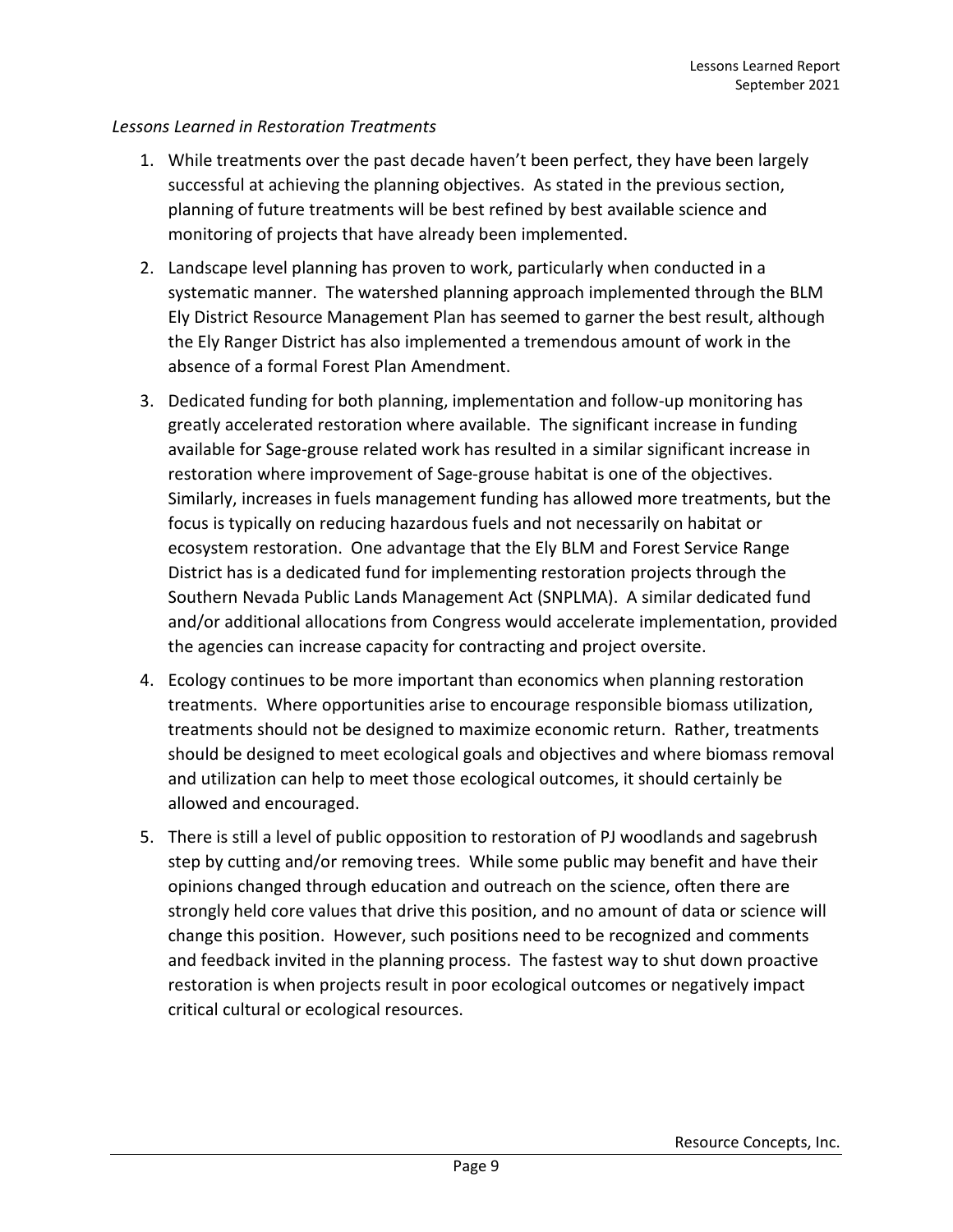### <span id="page-11-0"></span>**Advancements in Biomass Utilization**

In the early years of the Partnership, the most proven and promising large-scale biomass utilization option was development of combined heat and power biomass plants. However, several feasibility studies from Lincoln County (DRAFT A-Power Biomass Heat and Power Feasibility Study, Final Report Link #7) showed that the cost to harvest and haul biomass resulted in a sale price of power that was not competitive with other renewable energies, and solar in particular.

The Wood Innovations Grant (WIG) awarded to the Partnership was intended to develop products and/or markets to provide an economic outlet for biomass to encourage increased biomass utilization. At the time, several members of the Partnership had a real interest in studying biochar. The WIG focused particularly on soil amendments rather than biochar alone. Several small-scale demonstrations were completed in various parts of the state as described below.

#### <span id="page-11-1"></span>*Western Nevada*

Initially the Partnership contracted with Genoa Tree, a smaller locally owned landscaping and composing company located in Minden, Nevada. The Forest Service's Bridgeport Field Office had a large-scale PJ treatment scheduled near the Sweetwater Summit and had committed to providing chips for composting at Genoa Tree. Shortly after the WIG was awarded, the planning process for that project was delayed indefinitely in large part due to local opposition by several indigenous tribes. This opposition was heightened when a previously approved treatment was mistakenly expanded into sensitive cultural areas adjacent to approved treatment areas (see Lesson 5 listed above). As such, the Partnership worked with the Nevada Division of Forestry's Biomass Utilization Program to seek out an alternate source of chips. Unfortunately, the only locally available source of chips was from a treatment in the Sierras where Jeffery pine and White fir were being removed as part of a wildland-urban interface project. This change in feedstock was authorized by the Forest Service and Genoa Tree was able to create both compost and biochar from the chips. Biochar was made in a stationary masonry block kiln that Genoa Tree constructed at their facility. While it worked well, it also cracked due to high heat during the initial batch. Shortly after Genoa Tree completed this composting project, they sold their operation. Both compost and biochar amended compost were provided to the Desert Farming Initiative operated by the UNR-CABNR Nevada Agricultural Experiment Station and the Prison Farm in Carson City operated by the Nevada Department of Corrections. While formal studies were not conducted, both entities reported that compost applications resulted in anticipated outcomes based on previous compost applications; however, the biochar amended compost did not seem to produce any significant advantages that would justify the additional cost of making the char. The Desert Farming Initiative study did note higher water retention in the biochar-amended product but also noted lower plant nutrient uptake. Some of the trials resulted in uneven results, likely due to the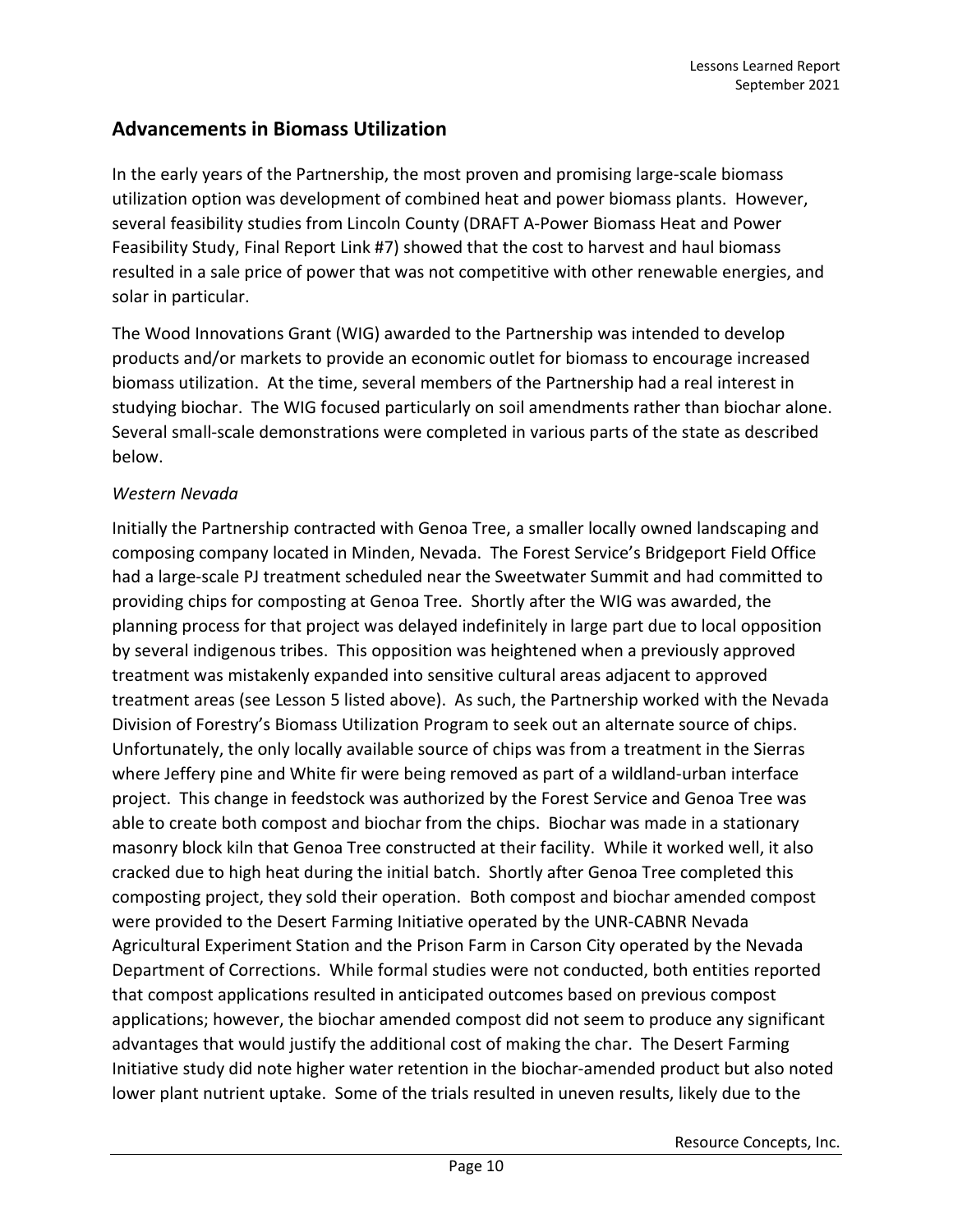coarse nature of the compost provided. A more robust demonstration was later completed in partnership with Full Circle Compost (see below section).

Another biomass project and potential utilization outlet located in Western Nevada is the 10- Megawatt Combined Heat and Power Plant located in Carson City. This mothballed facility is located immediately adjacent to the Northern Nevada Correctional Center and is on Department of Corrections land. This project was originally built utilizing Forest Service funding and was scheduled to provide both heat and power to the prison. However, a series of logistical problems and operational inefficiencies resulted in a shut down. While the Partnership never got directly involved in this project, some of the Partnership members do have a history with the project. A tour was set up some years ago where Department of Corrections indicated that they would be willing to facilitate operations by a private company but did not have an interest in purchasing heat or power from the plant. It seems that with a level of effort and cooperation, that this presently is an idle opportunity, not only for utilization of PJ biomass, but for biomass resulting from hazard fuel reductions in the Carson City and Lake Tahoe areas. Given its proximity to Full Circle Compost, it seems an ideal opportunity for a public (State of Nevada) – private (Full Circle Compost) partnership.

#### <span id="page-12-0"></span>*Eastern Nevada*

Prior to the Partnership's formation, several utilization projects were developed or explored in Eastern Nevada:

- The introduction to this section mentioned Lincoln County's significant investigation into developing a combined heat and power facility there. The Lincoln County Regional Economic Development Authority has also explored the possibility of developing industrial wood pellets for export to overseas markets as well as development of advanced biofuel and polymer production. To date, only the combined heat and power project reached the point of a formal feasibility study.
- White Pine County developed what is believed to be the state's only successful and ongoing biomass utilization project based solely on PJ feedstocks. This is a fuel for schools' project that utilizes a small boiler to heat a local elementary school in Ely, Nevada. Given the small size of the project, it has been supplied with decades worth of PJ chips by the Ely BLM. Another project that was funded and in development prior to the Partnership's formation was a residential wood pellet facility in Ely. Anecdotally, this project was never fully implemented because the ash content of the PJ pellets was too high to meet a residential pellet standard. The Eastern Nevada Landscape Coalition (ENLC) partnered with the Nevada Division of Forestry Biomass Utilization Program to develop char from mobile metal kilns. While the demonstration project showed some early anecdotal success, the kilns and char process itself was not cost-effective. Also of note, several aquaponic and/or fish farming operations have explored the possibility of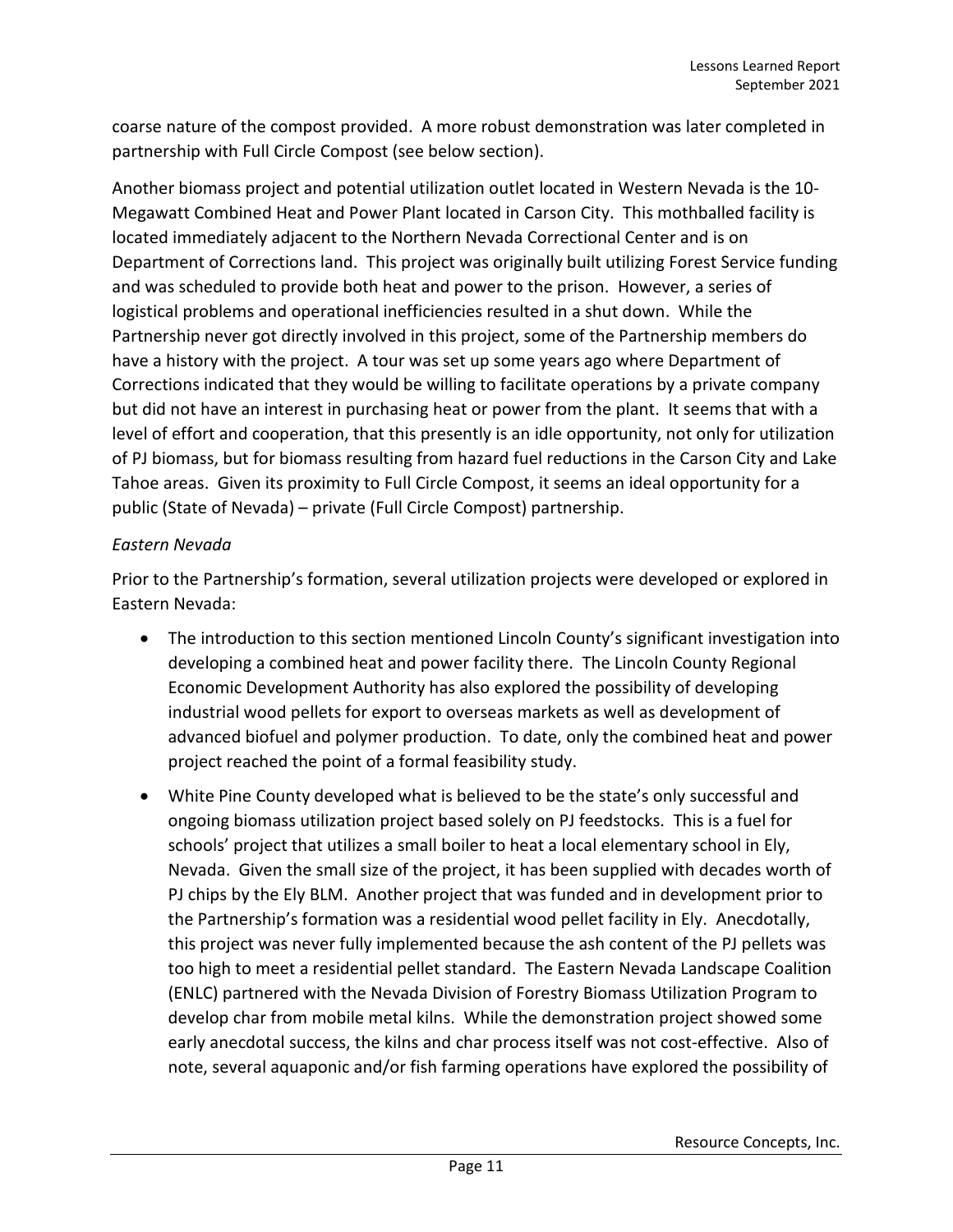locating in White Pine County. At least one had contemplated utilizing biomass fired boilers for power and heat; however, none of these projects have even come to fruition.

- Eureka County and the Eureka County Conservation District began looking for ways to utilize the biomass that had been created following implementation of their private land restoration treatments. They focused on pilot projects and demonstrations around biochar and various soil amendments in agricultural, reclamation, and mining applications. Documents summarizing the findings of this work from the University of Nevada Extension (The Potential Uses of Biochar - A Review, Final Report Attachment #9a; A Biochar Field Trial and Demo - Pyrolysis, Final Report Attachment #9b; A Biochar Field Trail and Demo – Effects of Biochar, Final Report Attachment #9c; and, The Economics of Biochar Production – A Review, Final Report Attachment #9d) were outputs of those efforts. Both studies showed promise in terms of the application of biochar in agricultural and reclamation applications; however, questions remained as to whether the benefit of biochar application could offset the cost of production.
- It should be noted that all of the above-listed communities also contain small-scale firewood companies that harvest and sell wood locally. Several efforts have been made to explore the possibility to scale-up firewood operations or even to develop a Cooperative in some of these communities. While there appears to be an existing local and semi-local market for firewood and an apparent increase in demand, none of the operators had ambitions of scaling up their operations.

Around the time the Partnership secured its WIG, Eastern Nevada Landscape Coalition partnered with Eureka County and some other Partnership entities to secure a NRCS Conservation Innovations Grant (CIG). The CIG was designed to study biochar applications in irrigated and non-irrigated settings in Diamond Valley. Diamond Valley contains hundreds of irrigation pivots that produce high-value alfalfa and grass hay. The problem is that the aquifer beneath Diamond Valley is severely overallocated. As such, there is a demand for products that can either increase crop production or decrease water usage. Given the current situation, some pivots may be forced to be decommissioned. As such, soil amendments that can help the transition from irrigated crops to non-irrigated crops without transitioning to non-desirable invasive weeds could be extremely important. Unfortunately, the lead investigators for the CIG project left their positions before the CIG research design could be implemented. This left Eureka County with a large pile of PJ chips that had been created in preparation for the CIG project.

Given that the Partnership was looking to develop biochar from a PJ source, and Eureka had a source of chips, a joint project emerged. Amaron Energy (Amaron) from Utah had been working with the Utah Biomass Resources Group to develop a mobile pyrolysis kiln that would produce both biochar and bio-oil end products. In fact, small demonstrations had been organized by both the Partnership and Eureka County. Amaron was in the process of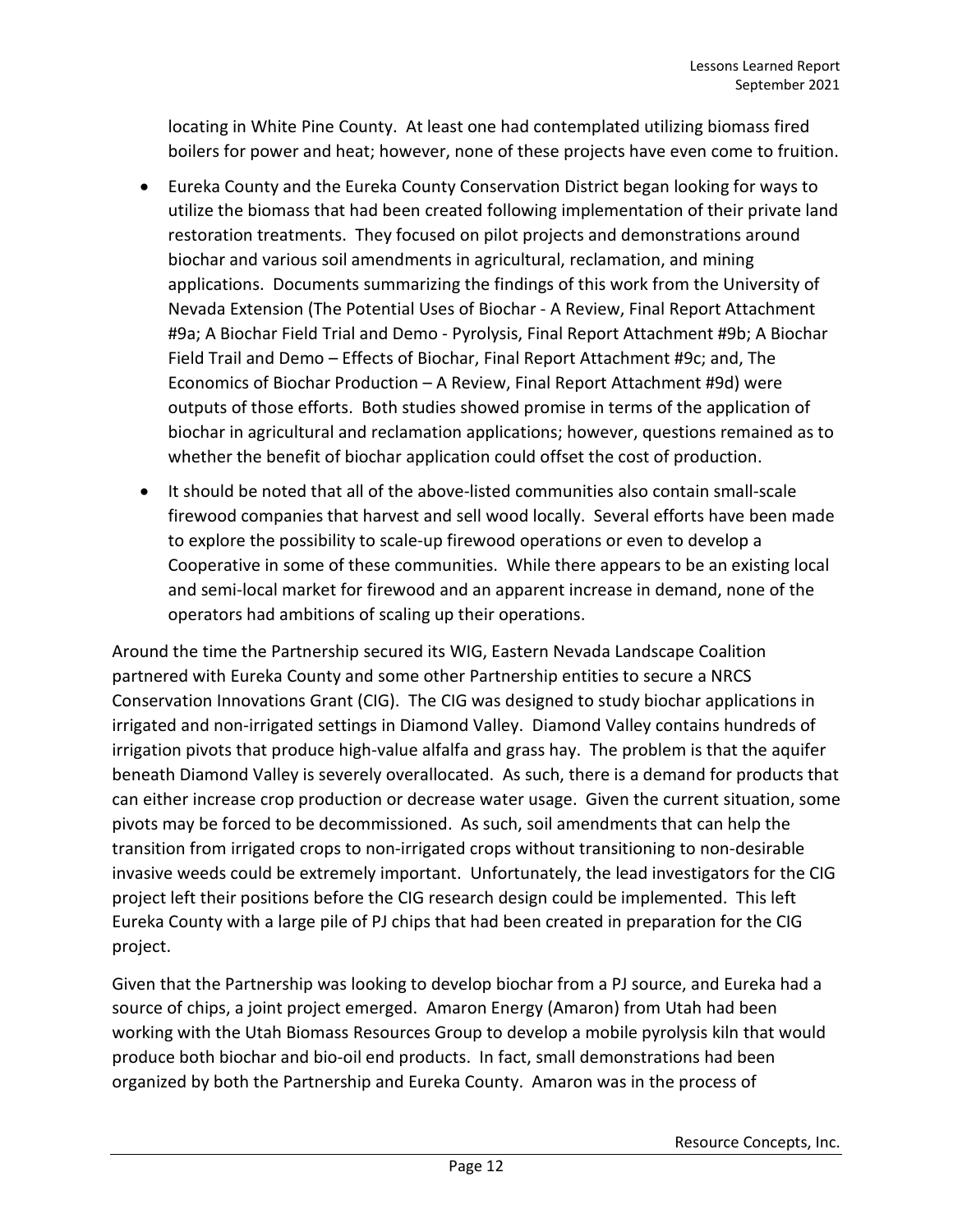completing their first prototype production unit and needed a place to field test it. The Partnership was able to re-program a portion of the WIG grant to contract Amaron to produce up to 65 tons of biochar from the existing chips in Eureka County. The County was a gracious and ambitious host. Amaron mobilized their unit and began producing char. However, it wasn't long before logistical issues began to arise. The irregular shape of the chips, particularly the longer sticks that passed through the screening process, began causing problems with the feed systems. That in turn resulted in several blown motors and the need to order hard to find replacement parts. In addition, oil prices had begun to fall dramatically, and the bio-oil "coproduct" became more of a liability when the refinery that had previously purchased the oil declined to take it anymore. After several months onsite, Amaron had to demobilize after producing about 11 tons of the desired 65 tons of biochar.

More recently, an opportunity to partner with Full Circle Compost arose. While Full Circle Compost is in Carson City, they were willing to haul an initial batch of PJ chips and Amaronproduced biochar from Eureka to its facility in Carson City. Both the chips and the biochar were incorporated into a series of products that was then returned to Eureka. Back-haul of additional chips and biochar was conducted to maximize the efficiency in hauling. The initial product was used as part of an Environmental Protection Agency (EPA) lead-contaminated soils remediation project to replace soils in yards in the town of Eureka. Additional products have been applied to alfalfa pivots and pivot corners to implement a basic study design like that originally contemplated in the CIG project. Results are still pending; however, Full Circle has been able to raise its exposure in the area. Initial feedback from Full Circle is that PJ chips may have more promise than PJ biochar for long-term incorporation into their existing product lines. However, developing a compost with PJ as the sole carbon source could be difficult given the nature of the wood itself. Full Circle is interested in continuing to explore the possibility of incorporating PJ chips into its overall compost mix that includes several dozen other feedstocks. They have noted that it would be difficult to do this in the absence of a tipping or handling fee, simply because of the handling and input costs associated with dealing with large volumes of material.

#### <span id="page-14-0"></span>*Lessons Learned in PJ Biomass Utilization*

- 1. It remains extremely challenging to develop new products or markets from PJ biomass that are economically viable. This is particularly true given the low yield per acre of PJ treatments coupled with the long-haul distances associated with getting chips to a processing facility.
- 2. Appropriate feedstock volumes and security, along with appropriate long-term contracts remain a major hurdle. In Nevada, most PJ woodland is located on public lands. Given the long-term planning and NEPA timelines associated with large-scale restoration treatments, it is difficult to secure a long-term commitment that is needed to secure financing for capital-intensive biomass investments. Until recently, only 10-year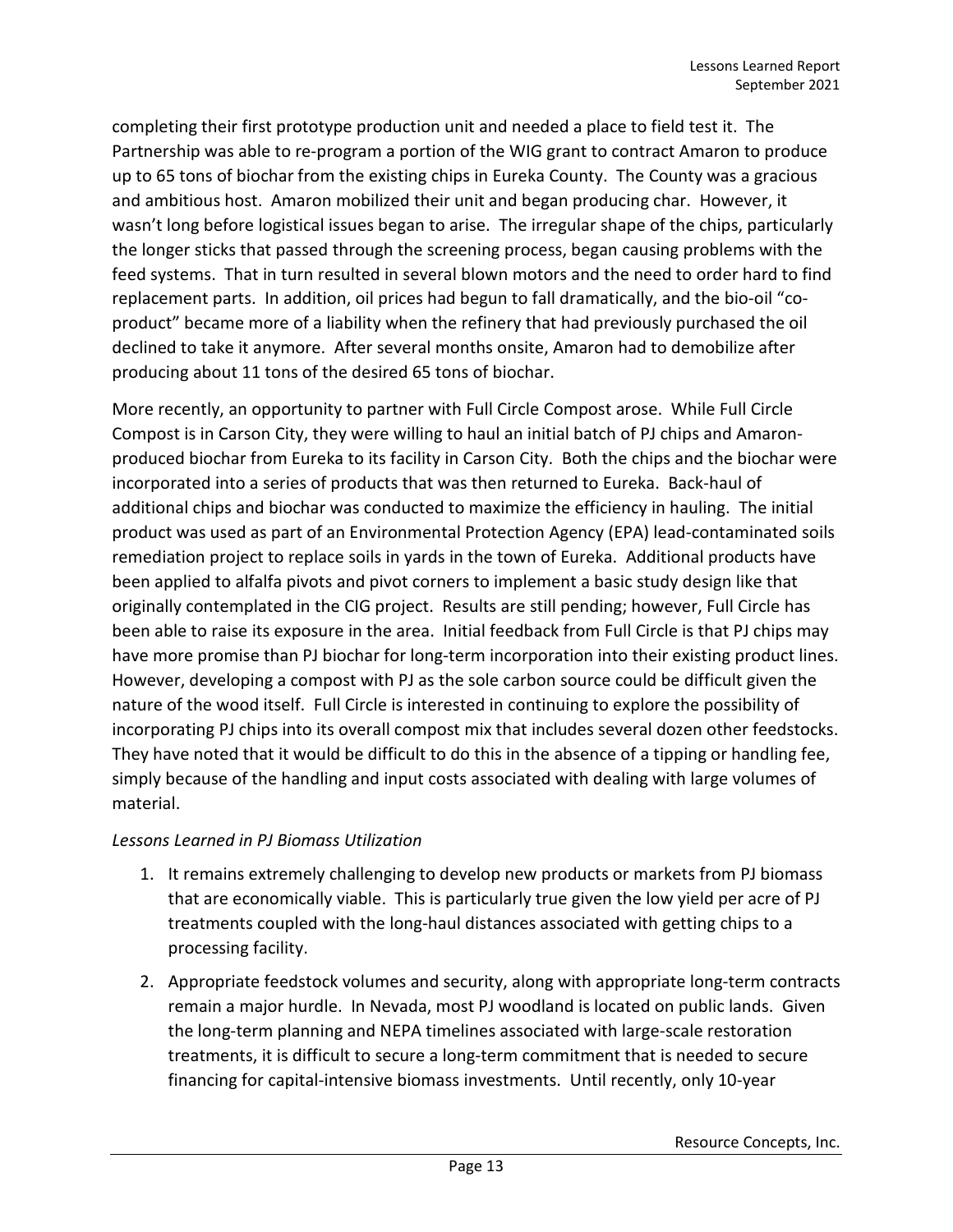stewardship contracts were available through federal agencies. More economically favorable 20-year contracts are now available, but there are few on the private or agency side that have experience in setting up or administering such contracts.

- 3. For any biomass utilization project to work, the logistics must be sound from the start. Logistical challenges have been the undoing of at least two major utilization projects that the Partnership is aware of. In both cases, new technology and/or new operators resulted in initial inefficiencies that could not be overcome. As such, an existing technology or product developed from similar biomass (i.e., Red cedar found in the Midwest United States) may have a major advantage.
- 4. Mobile projects would appear to have a significant advantage over stationary projects. The major cost associated with biomass utilization in the PJ woodlands is harvesting and transportation. While harvesting costs can be mitigated to a point, the only way to significantly reduce transportation costs is to haul a finished product that weighs less and takes up less space than a green chip.
- 5. While traditional wood products (such as firewood or soil amendments) have an existing market, newer high-value products (such as advance polymers, biofuels, or even essential oils) may have an advantage. One way to overcome a high product cost is to develop a product that has a higher value. If there is a way of taking advantage of the constituents and components of PJ biomass (such as its unique chemical composition) to develop higher-value products, then a higher probability of a successful outcome is likely. Other emerging industries such as essential oils or composite wood products (i.e., cross-laminated timber, Trex, or particle board) may have a significant role to play if chemical extraction can be combined with utilization of the "pulp" or residual of the primary extraction process.
- 6. Co-products and co-processes may be critical. In the decade since the Partnership has been in existence, no one product or process has proven to be a "magic bullet" to overcome the challenge of producing a product that can be sold for more than it costs to make. It may be that a combination of products or processes could be more successful. For example, in California biomass plants produce biochar that is then sold as a secondary product.
- 7. Policy could significantly change the economic landscape for utilization. One specific example that the University of Nevada Extension pointed out as related to biochar is if a carbon market is ever established, it could significantly alter the value of biochar and possibly make it a viable stand-alone product. Similarly, subsidies for developing biomass-based energy or even removal of hazardous fuels from woodlands could be helpful.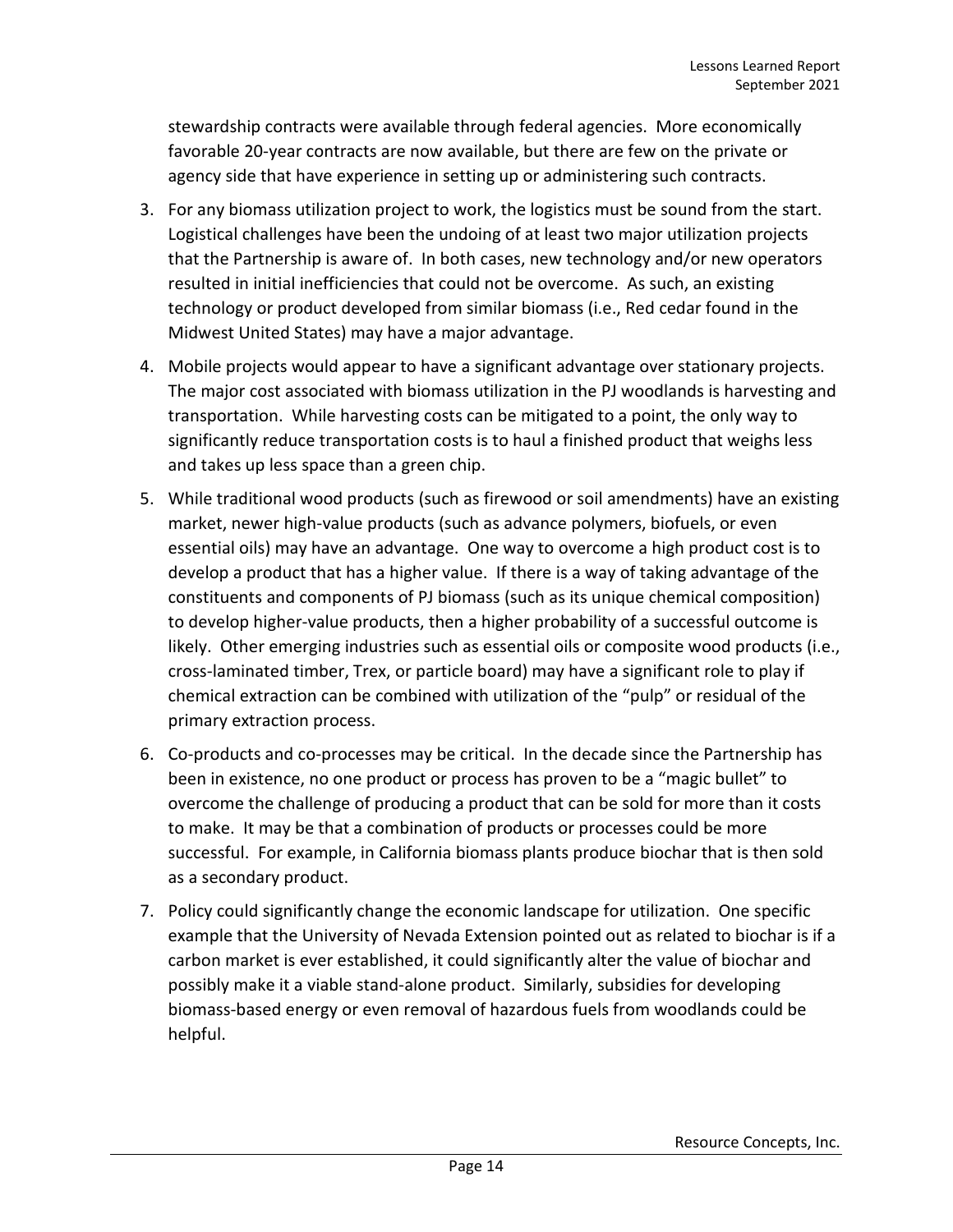# <span id="page-16-0"></span>**Looking Ahead, Opportunities and Work to be Done**

The most viable biomass opportunities in Nevada currently are expansion of existing markets and product lines, while taking advantage of existing infrastructure. Two such opportunities exist in Western Nevada.

The first is Full Circle Compost. Full Circle Compost has a strong product line and market; however, to this point they have not utilized very much PJ biomass. The primary reason is a lack of availability and transportation costs as compared to other feedstocks, such as residential yard waste and urban tree trimmings. The advantage of PJ biomass is that it is relatively uniform and free of urban waste and trash. Per the Partnership's demonstration trial, if markets expand in areas where PJ is being thinned, such as Eureka and finished product being shipped from Carson City can be coupled with a backhaul of chips, then the economics begin to work assuming harvest cost could be kept reasonable, and chips can be brought to a central load-out site. Another option could be development of a compost facility in Eureka, but that location may be limited by a lack of other resources necessary for compost ingredients.

The other existing opportunity is a mothballed 1-megawatt Combined Heat and Power (CHP) Plant located at the Northern Nevada Correctional Center in Carson City. This plant is located immediately adjacent to Full Circle Compost. Originally, the plant was installed to provide heat and power to the prison facility; however, operational, logistical and design constraints resulted in an inefficient plant that was ultimately shut down. Recent feasibility studies have shown that a significant investment would be required to get the plant operational and efficient. The Nevada Department of Corrections has indicated that it has no interest in running the plant or being a customer for heat or power, but they would be willing to arrange an outside party or company that had an interest in running the plant. That company may well be Full Circle Compost and its parent company, Terra Firma Organics (Terra Firma). Terra Firma has expanded its portfolio in recent years to include selling feedstock for composite building materials, those most recognizable being Trex. Terra Firma has indicated a need for onsite power and heat, which would allow it to become more of a biomass utilization hub. In such a scenario, diverse biomass coming to the site could be sorted and utilized in a variety of products. Clean, highvalue feedstock could go into building materials, mid-grade feedstock could go into the CHP plant, and low-grade feedstock could go into compost. Such a multi-use system would maximize flexibility and provide economic stability, particularly given multiple product outputs across different markets. The other advantage that a Carson City location offers is the non-reliance on exclusive PJ feedstock. Residential yard and tree waste is readily available, as is forest residuals from the Sierra Nevada mountains, a multitude of nitrogen sources, and agricultural byproducts. PJ is available and accessible in the nearby Pine Nut and Virginia mountains, particularly for fuels projects that may require biomass removal such as wildland-urban interface areas in the Virginia Highlands or Smith Valley.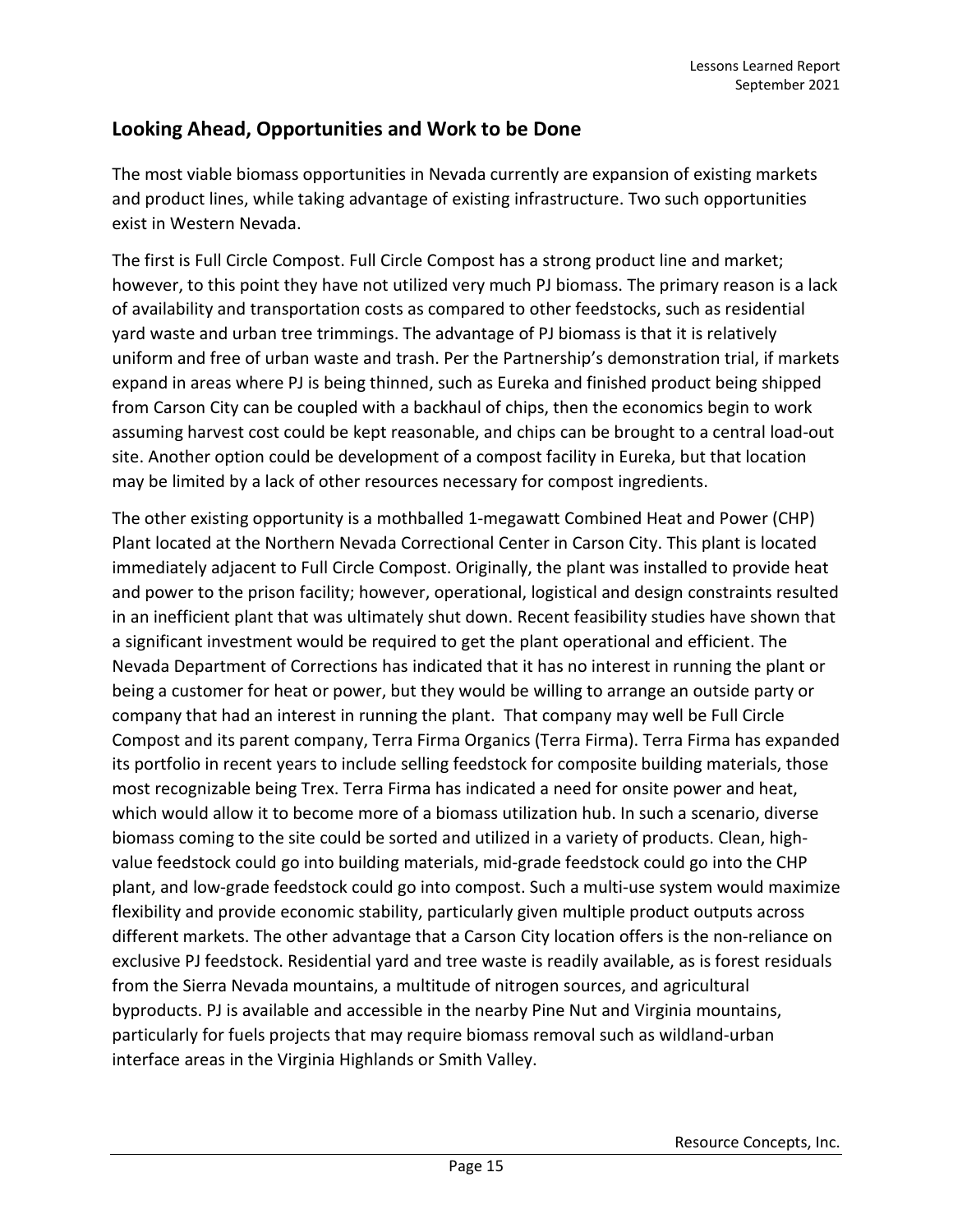The other existing product and market that could be expanded nearly anywhere in PJ country is firewood. There is a strong demand for firewood in both rural and suburban Nevada, as well as surrounding states. While nearly every small town in Nevada has multiple family-run firewood operations, very few have attempted to establish a more substantial business model or co-ops. The biggest limitation to this product and market is the lack of labor and interest.

In terms of new opportunities, any new product or market will have a long road to work through the challenges of breaking into a new area with a lack of harvesting and handling skilled labor. However, there seems to be a few key characteristics that would make such a business more apt to succeed. These characteristics include:

- **Mobility and On-site Processing:** PJ is found largely in remote areas and harvest prescriptions and locations don't typically fit the model for a stationary facility. However, if there were a proven mobile process that didn't need significant inputs (i.e., power lines, gas service, water, etc.) that could establish a small footprint processing facility in the field, it would be a game changer. This would allow the processing to take place at or near the treatment area and limit transportation to a finished or partially processed product that would be more efficient to haul than would green chips that are both heavy and bulky.
- **Ability to Function on Multiple Feedstocks and Develop Multiple Products:** The certainty and flow of PJ biomass at scale may be difficult to obtain. This is where processes and products that can operate on multiple feedstocks have an advantage. If there is a disruption in the flow of PJ biomass, and the process can rely on another feedstock that is readily available, then there becomes more certainty. Biomass projects also tend to be highly capital intensive and therefore need longer time horizons to be economically feasible. Product costs, input costs and markets can swing dramatically in 10-year windows, let alone 20-year windows. However, if a biomass company is able to develop a portfolio of products and sell into a multitude of diverse markets, then it is more likely to survive a downturn in any one market.
- **High Value Products and Sound Logistics:** One possible reason that firewood hasn't been more popular as a PJ product may be that there isn't a lot of margins because firewood isn't a high value product. As such, any firewood company would need to have extremely sound logistics to maximize its profit margin. There may be more interest in PJ products if a higher end value existed. For instance, if PJ feedstock qualified for use in new composite building materials such as Trex. However, PJ feedstock has an inherent disadvantage given its physical and chemical nature. That being said, if those same characteristics were desirable for use in high value products, then the potential for success goes up tremendously. Two examples that have been encountered by the Partnership are:
	- $\circ$  The use of juniper (cedar) and pinyon to a lesser degree in essential oils.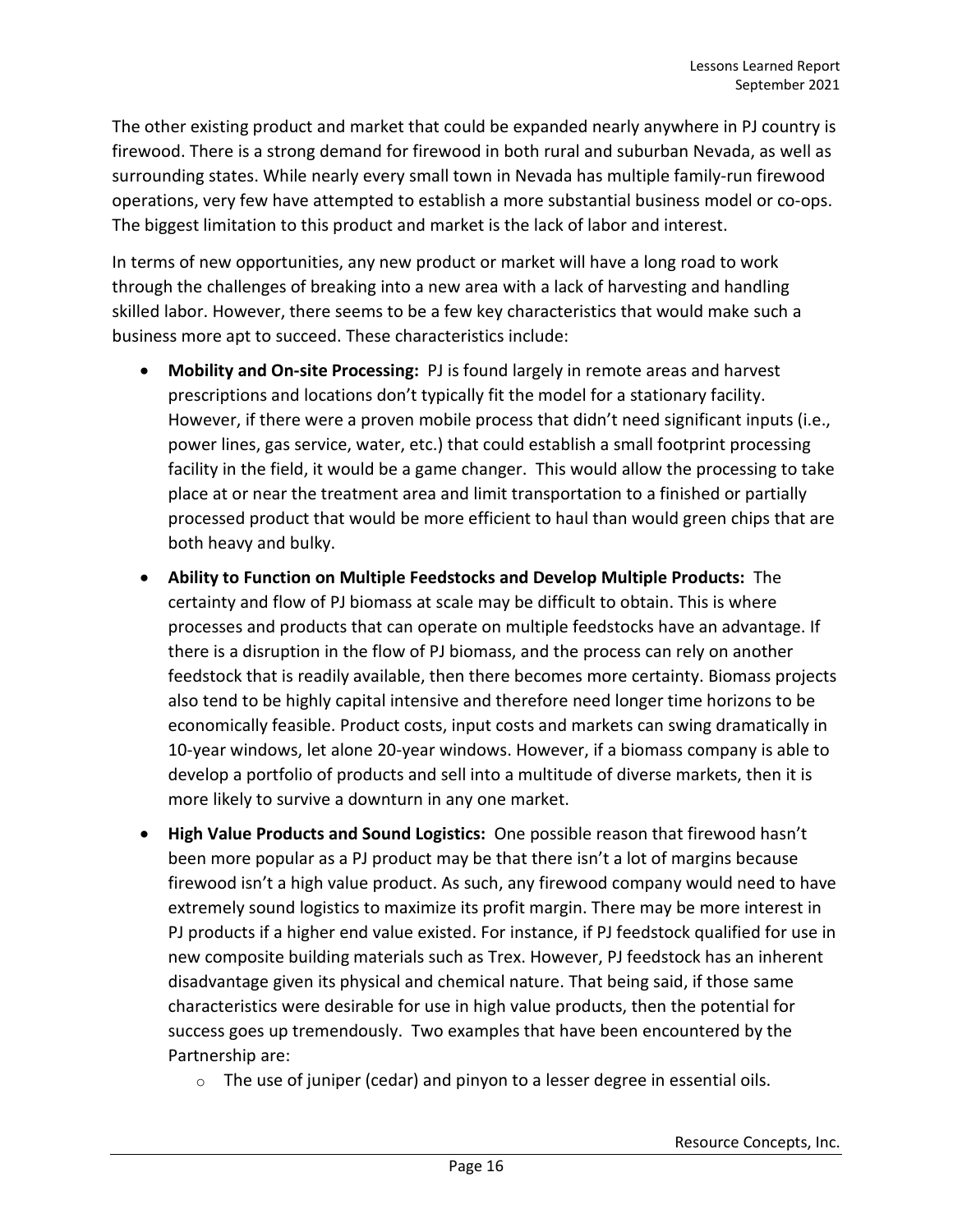$\circ$  The use of green pinyon and juniper in development of high value bio-oils, polymers, and chemicals.

Obviously, the best chance for success is a company that can develop a high value end product, while at the same time implementing sound logistics in its harvesting and handling operations.

• **Like Scale for Ecology and Economics:** Perhaps the biggest hurdle the Partnership has faced in exploration of utilization of PJ biomass is right sizing the scale of ecological treatments with the economics of developing economically sound products. For instance, there probably isn't enough demand in firewood to keep up with the ecological need for treatment across Nevada. The inverse is true for products or industries that require treatment of tens of thousands of acres per year. Coupling the right flow of feedstock to match the ecological needs of the restoration treatments would result in the much sought-after win-win.

# <span id="page-18-0"></span>**Policy Considerations, Challenges and Opportunities**

#### <span id="page-18-1"></span>*Local Government*

Many local governments (including conservation districts) in Nevada support proactive treatment, particularly where it results in hazardous fuel reduction or improvement of watershed function and wildlife habitat. While local governments can support treatments and biomass utilization through supportive policy, economic development programs, and funding, in some cases they often don't have authority to implement treatments at scale due to the majority of PJ woodlands being located on public lands managed by federal land management agencies. Local governments have been most successful in advancing treatments and biomass utilization in areas of the state where they have a good working relationship and open communications with their local BLM district or Forest Service Ranger district.

#### *State Government*

The State of Nevada has passed favorable policy resolutions through the State Legislature in 2013, Assembly Joint Resolution 3 (2013 NV Assembly Joint Resolution No. 3, Final Report Attachment #10a) and in 2021, Assembly Joint Resolution 2 (2021 NV Assembly Joint Resolution No. 2, Final Report Attachment #10b). SJR 3 spoke directly to the State's support for proactive management of PJ woodlands in coordination with local, state and tribal governments, as well as encouraging development of a biomass industry that could help support restoration treatments. AJR 4 spoke to the State's support for healthy watersheds and ecosystems.

Beyond favorable resolutions, the State hasn't passed policy specific to biomass energy generation or other forms of utilization. More generally, the State does have a favorable renewable energy portfolio standard, but biomass power generation has not proven cost competitive with other renewables, specifically geothermal and solar.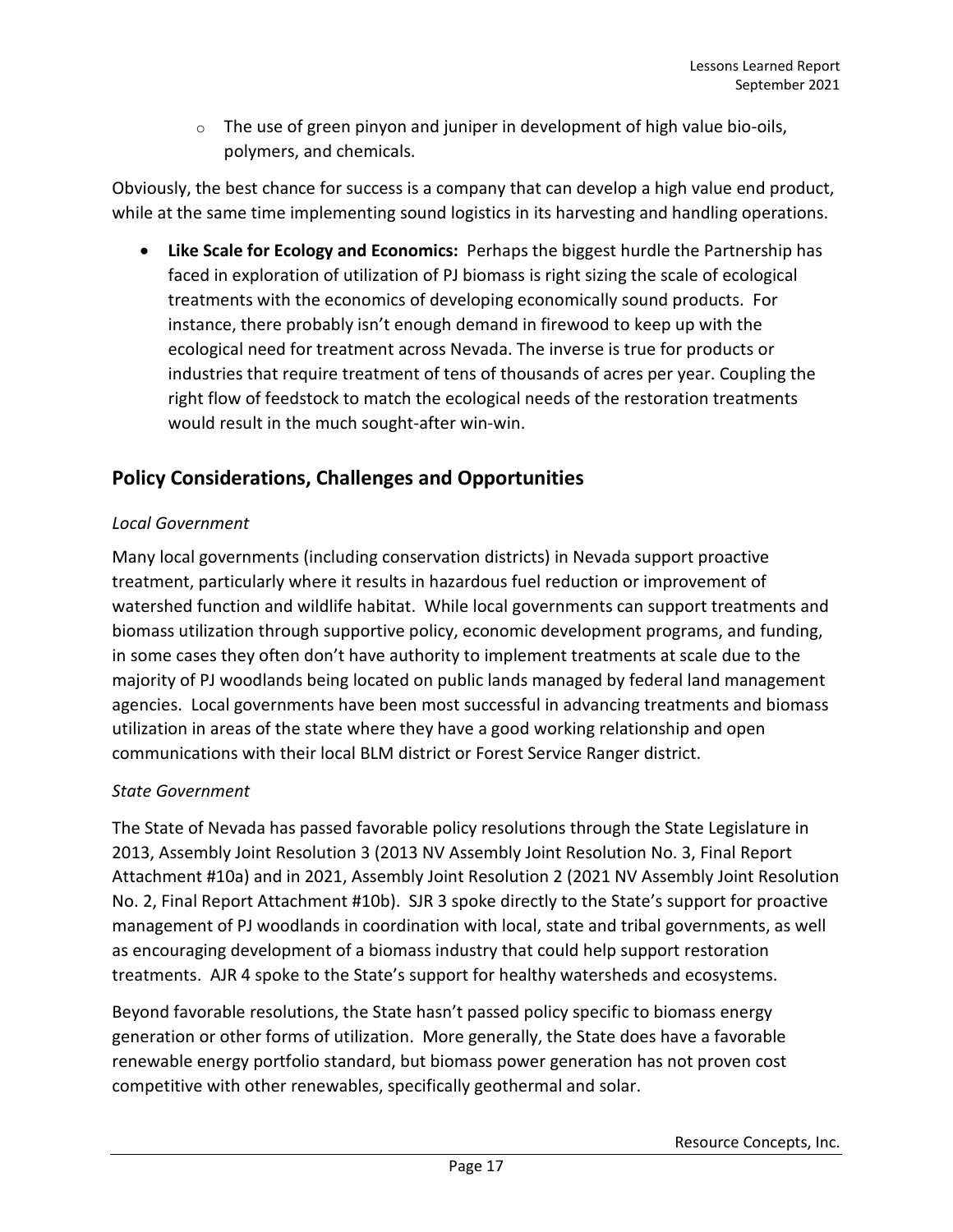The State's Greater Sage-grouse Conservation Plan does set policy favorable to proactive treatment of PJ encroachment in Sage-grouse habitat, primarily by encouraging and incentivizing PJ removal in Phase 1 or 2 woodlands to mitigate the loss of habitat because of other anthropogenic development. Typically, these sorts of projects are not conducive to biomass utilization due to low tree densities.

Looking ahead, the State could incentivize biomass utilization through favorable policy or funding specific to the following:

- Incentivizing utilization of biomass from hazardous fuels reductions is something that has worked with mixed results in other states such as California where a more robust biomass industry is already established. Another California policy that has resulted in increased biomass utilization is a mandate to utilize compost or similar soil additives in projects completed by State agencies such as Cal Trans. Such policy and subsequent regulations/specifications would need to be carefully crafted so as not to flood markets with low value products. A more subtle approach may be incentivizing state agencies to utilize soil additives and products that are generated from local biomass waste or forest residuals.
- Project specific financial and technical support could be an arena where the state could encourage biomass utilization. The most ready-made specific project is re-starting the existing CHP Plant in Carson City. The most likely path to success with this project is a public (State) – private partnership that encourages a biomass "campus" with the existing industries already co-located at the site. The State may also be able to support such a venture by providing biomass feedstocks. The NDF biomass bin program was a successful model that was previously implemented in the Lake Tahoe Basin.
- Any state funding that could be made available to leverage federal funding that often requires a non-federal grant component would also be beneficial to both woodland restoration and biomass utilization.
- In recent years, the State of Nevada has focused on climate change policy. There could be a significant nexus between proactive woodland treatments that reduce fire risk and increase carbon sequestration as well as promotion of biomass products and markets that sequester carbon (i.e., biochar). The same case could be made for water conservation and use of soil amendments such as compost and/or aquifer recharge and spring restoration through selective, targeted woodland treatments.

#### <span id="page-19-0"></span>*Federal Government*

Given the amount of federally managed public lands in Nevada (over 80%), any federal policy that influences woodland treatment or biomass utilization is significant. There are a host of federal policies and programs that have provided both a hurdle and an opportunity for biomass restoration. Some of the most critical experienced by the Partnership include: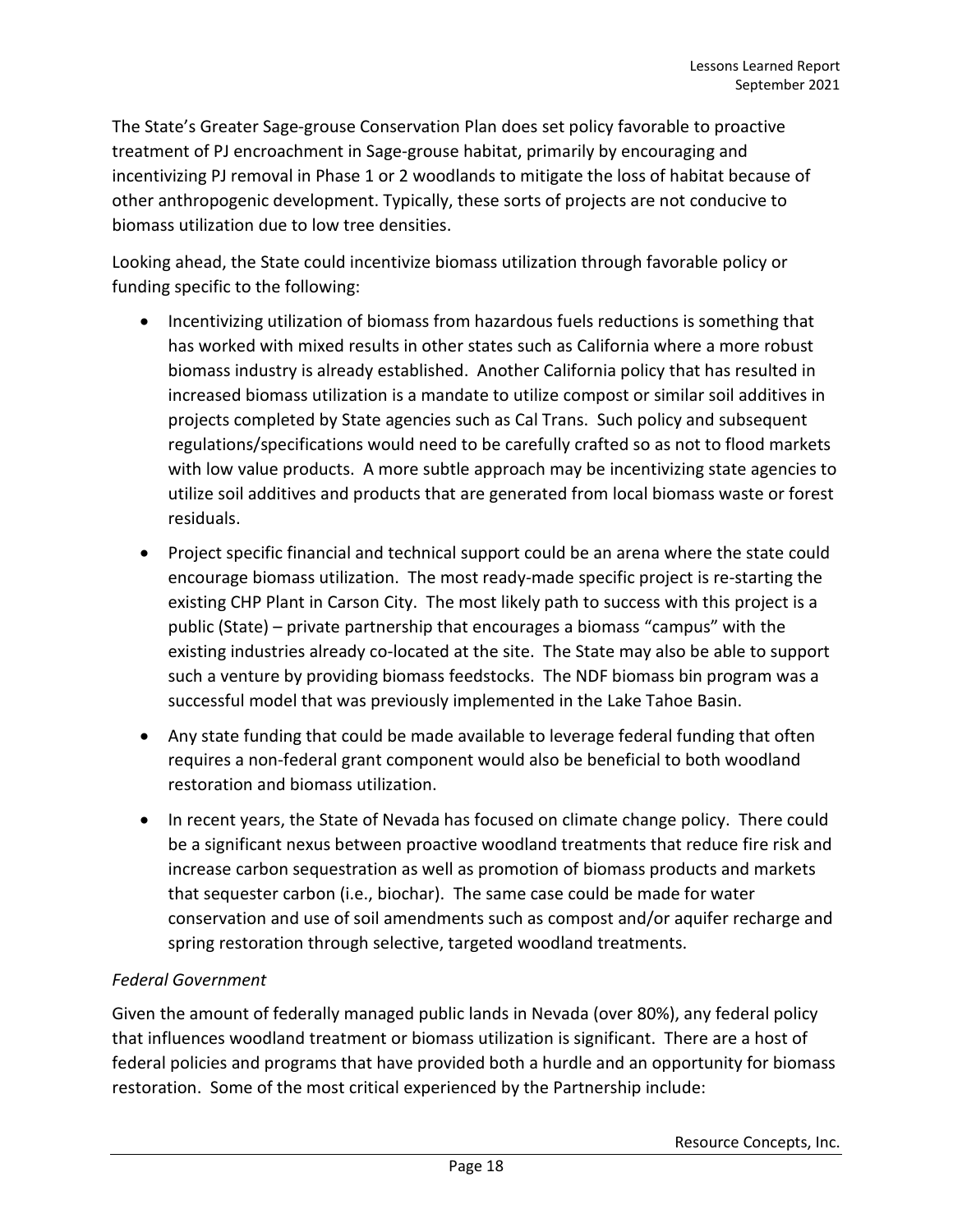- **NEPA**:NEPA compliance tends to be the most time intensive aspect of developing woodland restoration projects. From a utilization standpoint, long lead-time and uncertain outcomes influence financial decisions from businesses that may be interested in biomass utilization. The only way to reduce these factors is for NEPA analysis to encompass large acreages and to maintain a consistent pipeline of projects at various stages in the NEPA process which is directly related to the below section.
- **Land Management Plans**: BLM Resource Management Plans and Forest Service Forest Management Plans dictate management over large blocks of time (20 years in the case of BLM Resource Management Plans. However, many Resource Management Plans for Nevada BLM Districts haven't been updated for well over 20 years. The Forest Plan for the Humboldt-Toiyabe National Forest is very dated and pre-dates the merging of the Humboldt and Toiyabe Forests. The is an opportunity as these plans are updated to encourage NEPA planning at a land-scape level and to provide direction for biomass utilization where it meets an ecological need. Some of the newer BLM Resource Management Plans do just that. The best example may be the BLM's Ely District Management Plan, which encourages development of a biomass industry as well as enabling a systematic large-scale restoration planning effort on a watershed-bywatershed basis. This systematic approach has allowed the Ely District to plan restoration treatments of PJ woodlands and other key ecotypes at a scale that often exceeds 100,000 acres. This has resulted in a NEPA pipeline that includes projects that are complete and ready for implementation to those that are still in the assessment and pre-NEPA stage. This has resulted in much of the interest in biomass utilization focus in the Ely District, specifically in Lincoln and White Pine Counties.
- **Special Designations**: Special designations such as Conservation Areas, National Monuments, Wilderness Study Areas, Wilderness Areas, and Areas of Critical Environmental Concerns (ACEC) typically do not allow for PJ treatments that would include a biomass utilization component. In most instances, these areas tend to be located in steep terrain with limited access, so they aren't typically areas that would be viable from a utilization standpoint. However, many of these areas contain woodlands that are overstocked and have expanded into areas that were historically sagebrush dominated. There is still a need for ecological restoration, but with the limitation on the types of treatments that can be utilized.
- **Climate and Energy Policy**: Climate and energy policy at both the federal and state levels have greatly influenced the interest of biomass utilization in Nevada. During the Obama and Biden Administrations there tended to be a lot of interest around use of PJ biomass for biofuels as both Administrations sough home-grown alternatives to fossil fuels. This focal area waned during the Trump Administration as traditional fossil fuels flourished and oil prices lowered. However, the Trump Administration was able to extend Stewardship Contracting from a 10-year maximum to a 20-year maximum,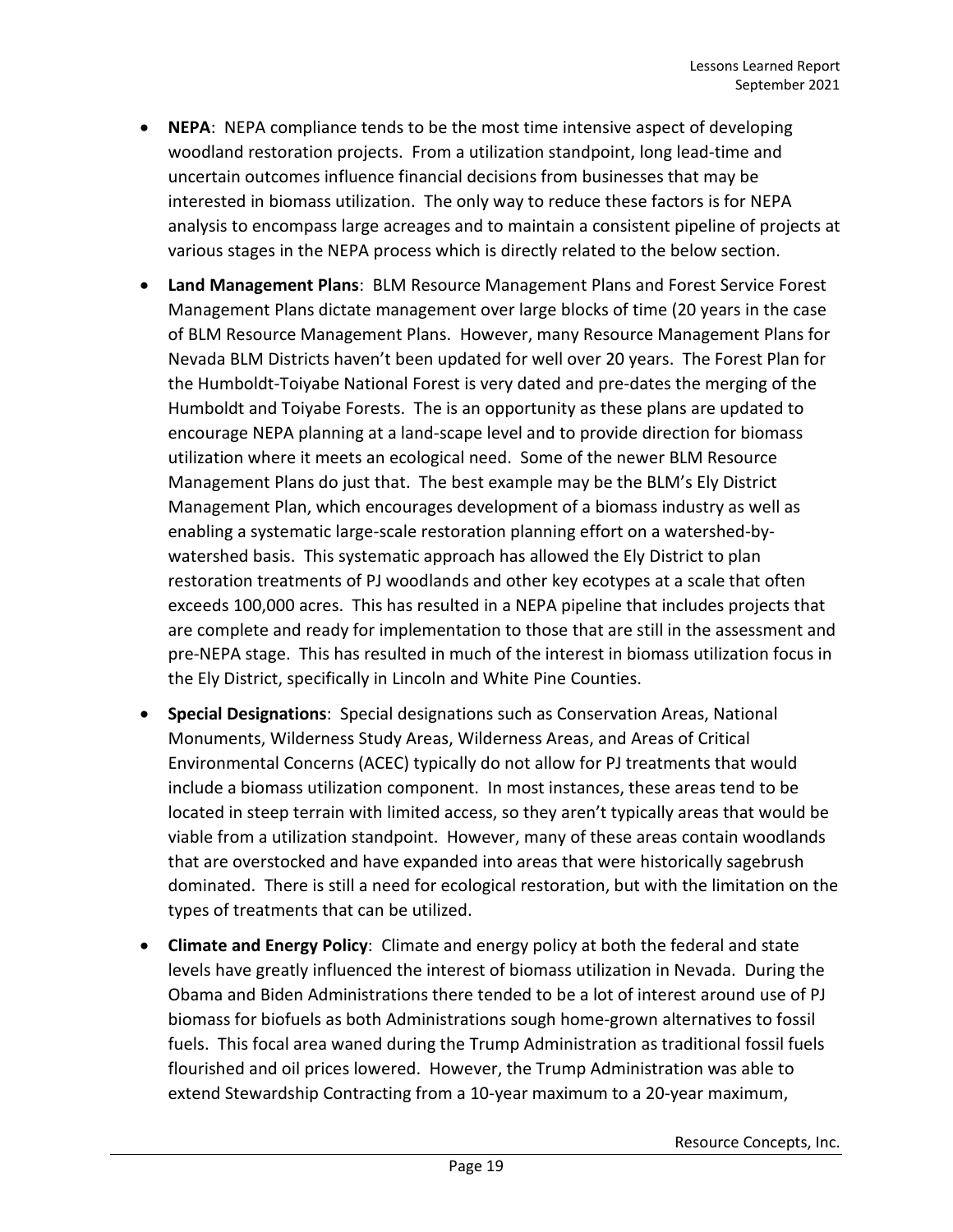something that companies interested in the biomass industry had long advocated for. This sets up for a favorable biomass utilization climate in that increased NEPA-cleared acres are available, coupled with the ability to contract over a longer time frame, and driven by a desire for alternative fuels. As it relates to climate, the Biden Administration has thus far looked to significantly increase funding available for hazardous fuels treatments and baseline budgets for both the BLM and Forest Service. If more funding is made available, then increased implementation of restoration projects is a possibility if the BLM can staff-up to meet the contracting, monitoring and project management needs of such projects. The other specific policy items that could significantly increase the demand for a specific product, biochar, is the possible establishment of a state or federal carbon exchange. This one item could significantly increase demand for a single product, allowing it to move from uneconomical as a stand-alone product, to an economic stand-alone product.

• **Funding**: The short-term restoration funding prognosis appears favorable; however, since 2010, federal funding for BLM and Forest Service capacity (planning) and restoration projects has fluctuated. Where funding has been more consistent, for example, Eastern Nevada with access to the SNPLMA funding for restoration projects, more projects have been implemented on a more consistent basis. To expand NEPA throughput and implementation of restoration projects, more consistent funding will be required. Often this is difficult to do given federal budgeting challenges and cycles. The use of designated funding for restoration as highlighted by the SNPLMA example, is a potential long-term goal for increasing restoration projects. However, the BLM still needs in-house or contract capacity for project planning, contracting, and monitoring. This is one area where companies in the biomass utilization space may be able to contribute for a win-win private-public partnership.

# <span id="page-21-0"></span>**Closing**

Much has changed since the Partnership was formed in 2010 as it relates to management of PJ woodlands and utilization of biomass resulting from such treatments. What hasn't changed is the magnitude or the challenge, there are still millions of acres of overstocked and expansion woodlands in need of treatment, or the complexity of woodland restoration. While the collective pool of knowledge has greatly increased over the past decade, the new challenges and woodland/restoration project responses in the face of rapid climate continues to change woodland dynamics and our subsequent understanding of them.

More and larger scale restoration treatments are occurring now than in 2010, due in large part to a more concerted and in some cases systematic planning approach at a watershed scale. However, much of the treatments have focused in areas of Phase 1 and early Phase 2 woodlands where treatments are relatively easy and inexpensive. The buildup of fuels in late